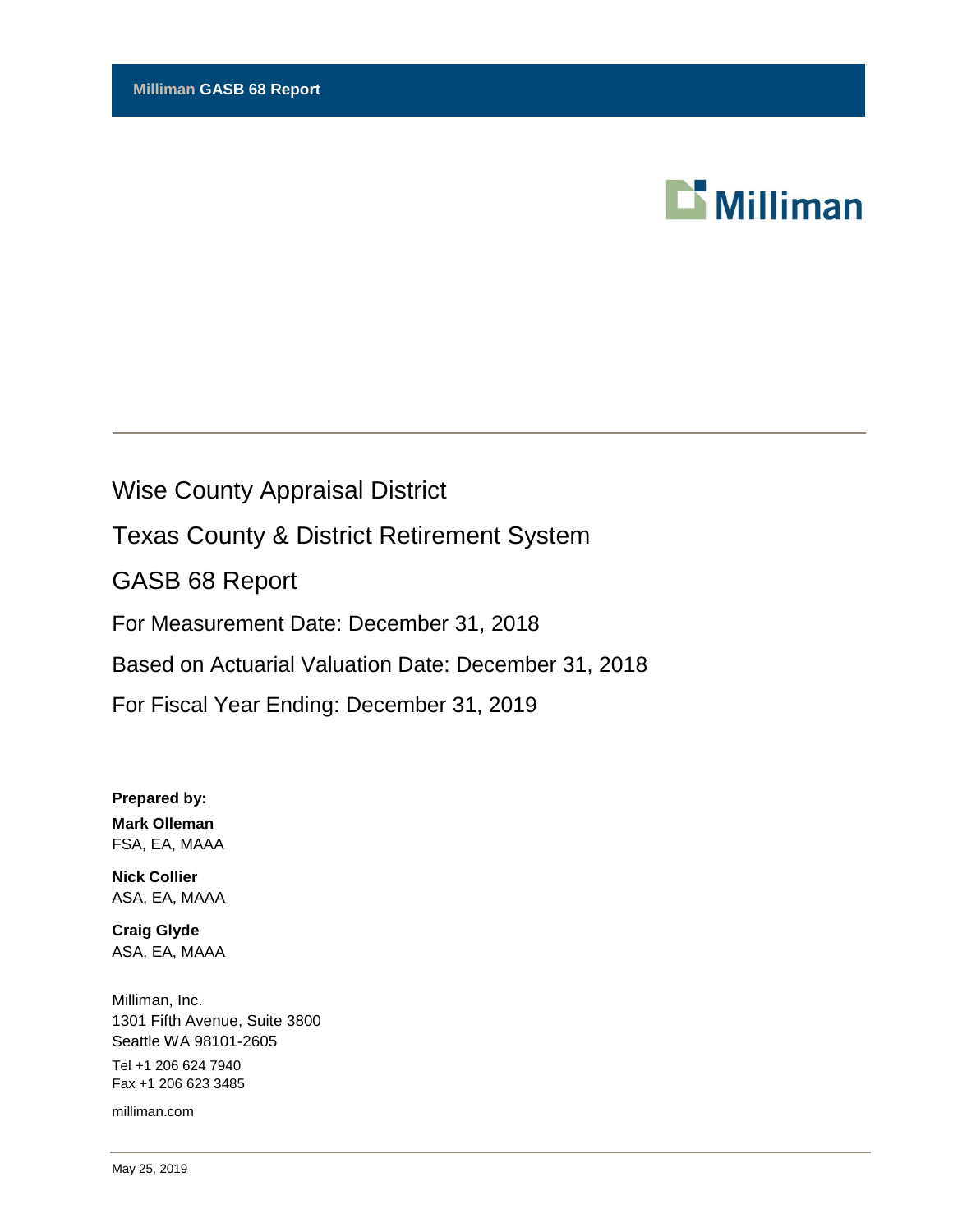# **Table of Contents**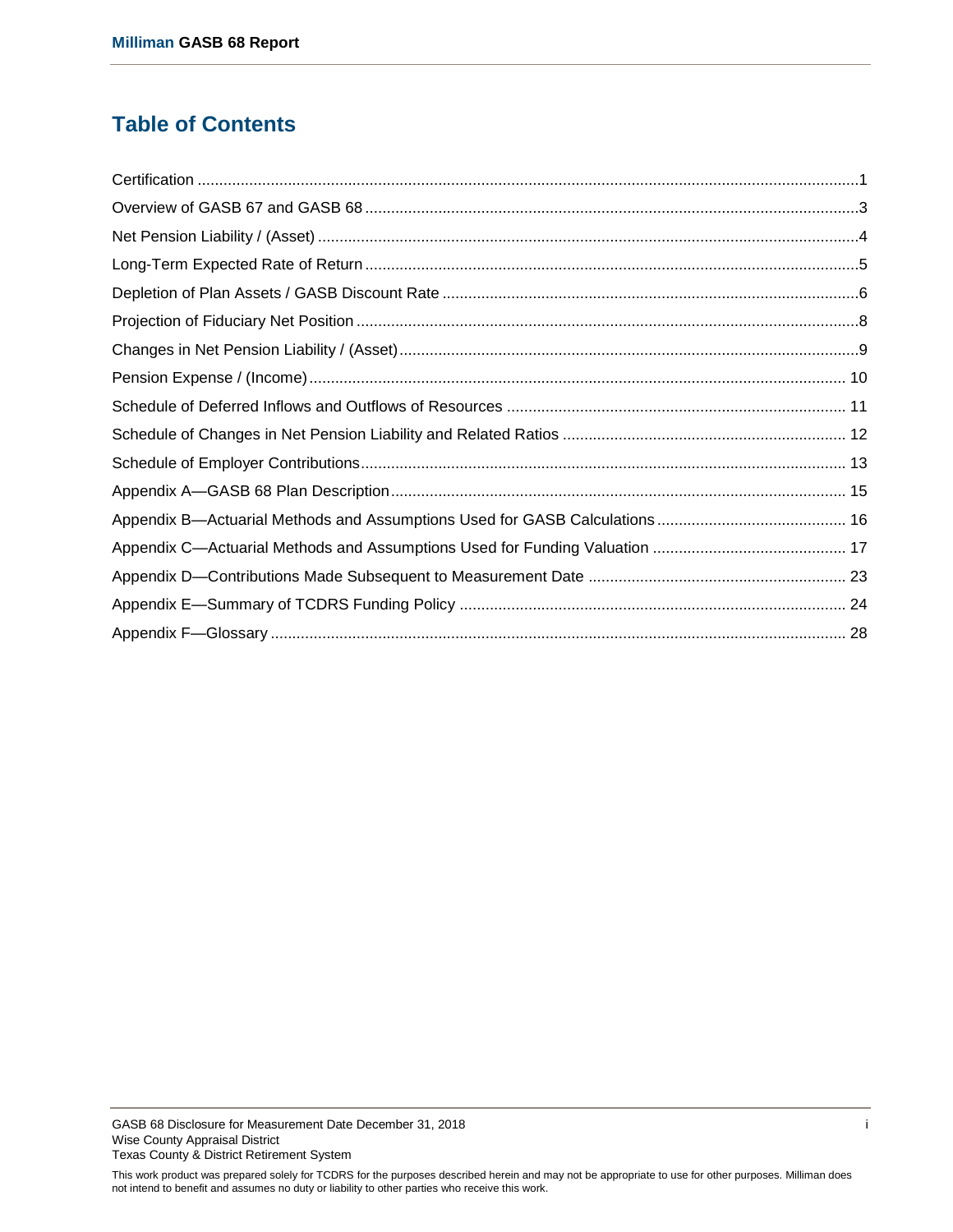# **Certification**

<span id="page-2-0"></span>Actuarial computations presented in this report under Statement No. 68 of the Governmental Accounting Standards Board are for purposes of assisting the plan sponsor in fulfilling their financial accounting requirements. No attempt is being made to offer any accounting opinion or advice. This report is for fiscal years ending between January 31, 2019 and December 31, 2019. The reporting date for determining plan assets and obligations is December 31, 2018. The calculations enclosed in this report have been made on a basis consistent with our understanding of the plan provisions. Determinations for purposes other than meeting financial reporting requirements may be significantly different than the results contained in this report. Accordingly, additional determinations may be needed for other purposes, such as judging benefit security or meeting employer funding requirements.

In preparing this report, we relied, without audit, on information as of December 31, 2018 furnished by the Texas County & District Retirement System (TCDRS). This information includes, but is not limited to, statutory provisions (as of January 1, 2019), member census data, and financial information.

We performed a limited review of the census and financial information used directly in our analysis and have found them to be reasonably consistent and comparable with information used for other purposes. The valuation results depend on the integrity of this information. If any of this information is inaccurate or incomplete, our results may be different and our calculations may need to be revised.

This report is only an estimate of the plan's financial condition as of a single date. It can neither predict the plan's future condition nor guarantee future financial soundness. All costs, liabilities, rates of interest, and other factors for the plan have been determined on the basis of actuarial assumptions and methods which are individually reasonable (taking into account the experience of the plan and reasonable expectations); and which in combination, offer a reasonable estimate of anticipated experience affecting the plan.

Future actuarial measurements may differ significantly from the current measurements presented in this report due to factors such as, but not limited to, the following: plan experience differing from that anticipated by the economic or demographic assumptions; changes in economic or demographic assumptions; increases or decreases expected as part of the natural operation of the methodology used for these measurements (such as the end of an amortization period or additional cost or contribution requirements based on the plan's funded status); and changes in plan provisions or applicable law. Due to the limited scope of the actuarial assignment, we did not perform an analysis of the potential range of such future measurements.

Milliman's work was prepared solely for TCDRS in TCDRS' capacity as plan administrator of the system. To the extent that Milliman's work is not subject to disclosure under applicable public records laws, Milliman's work may not be provided to third parties without Milliman's prior written consent; provided, however, we understand that in performing its duties as plan administrator, TCDRS intends to distribute the report to its participating employers and to the independent auditors of its participating employers. In addition, TCDRS may be required to release a copy of the report, if a valid request is filed pursuant to the Texas Public Information Act.

Milliman does not have a legal contract with parties other than TCDRS. The distribution of Milliman's report by TCDRS to participating employers and their auditors does not create or imply any legal duty between Milliman and the participating employers or their auditors. Milliman does not intend to benefit or create a legal duty to any recipient of its work product other than TCDRS. Milliman does not authorize the inclusion of Milliman's name or reports in any offering, memorandum, prospectus, securities filing, or solicitation of investment. Any third-party recipient should engage qualified professionals for advice appropriate to its own specific needs.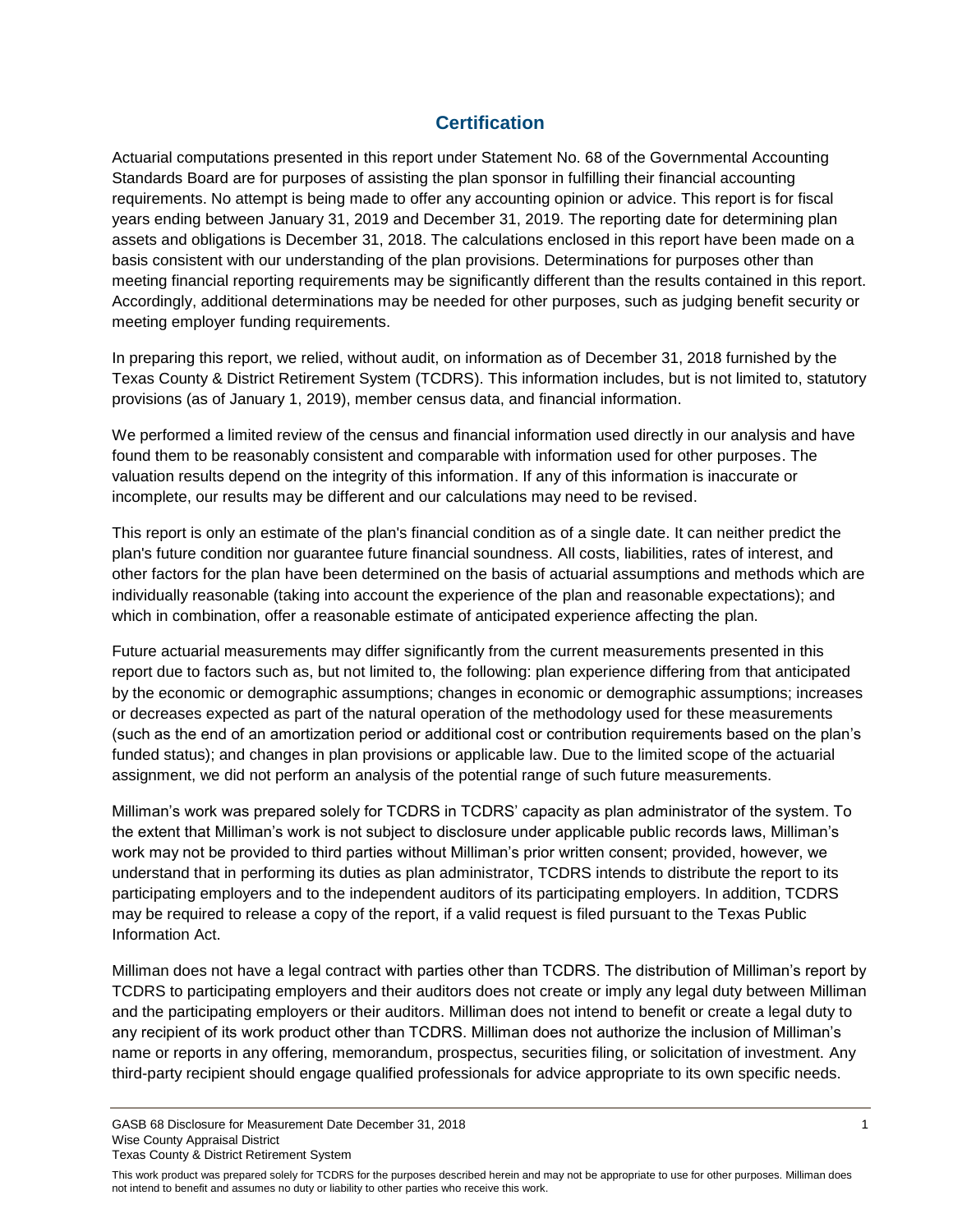The consultants who worked on this assignment are pension actuaries. Milliman's advice is not intended to be a substitute for qualified legal or accounting counsel.

The signing actuaries are independent of the plan sponsor. We are not aware of any relationship that would impair the objectivity of our work.

On the basis of the foregoing, we hereby certify that, to the best of our knowledge and belief, this report is complete and has been prepared in accordance with generally recognized accepted actuarial principles and practices. Specifically, our calculation of the Net Pension Liability (including the assumptions used) was performed in compliance with the relevant Actuarial Standards of Practice. We are members of the American Academy of Actuaries and meet the Qualification Standards to render the actuarial opinion contained herein.

Mark COlleman

Mark Olleman, FSA, EA, MAAA Craig Glyde, ASA, HA, MAAA **Consulting Actuary Consulting Actuary** 

Nich Coll

Nick Collier, ASA, EA, MAAA Consulting Actuary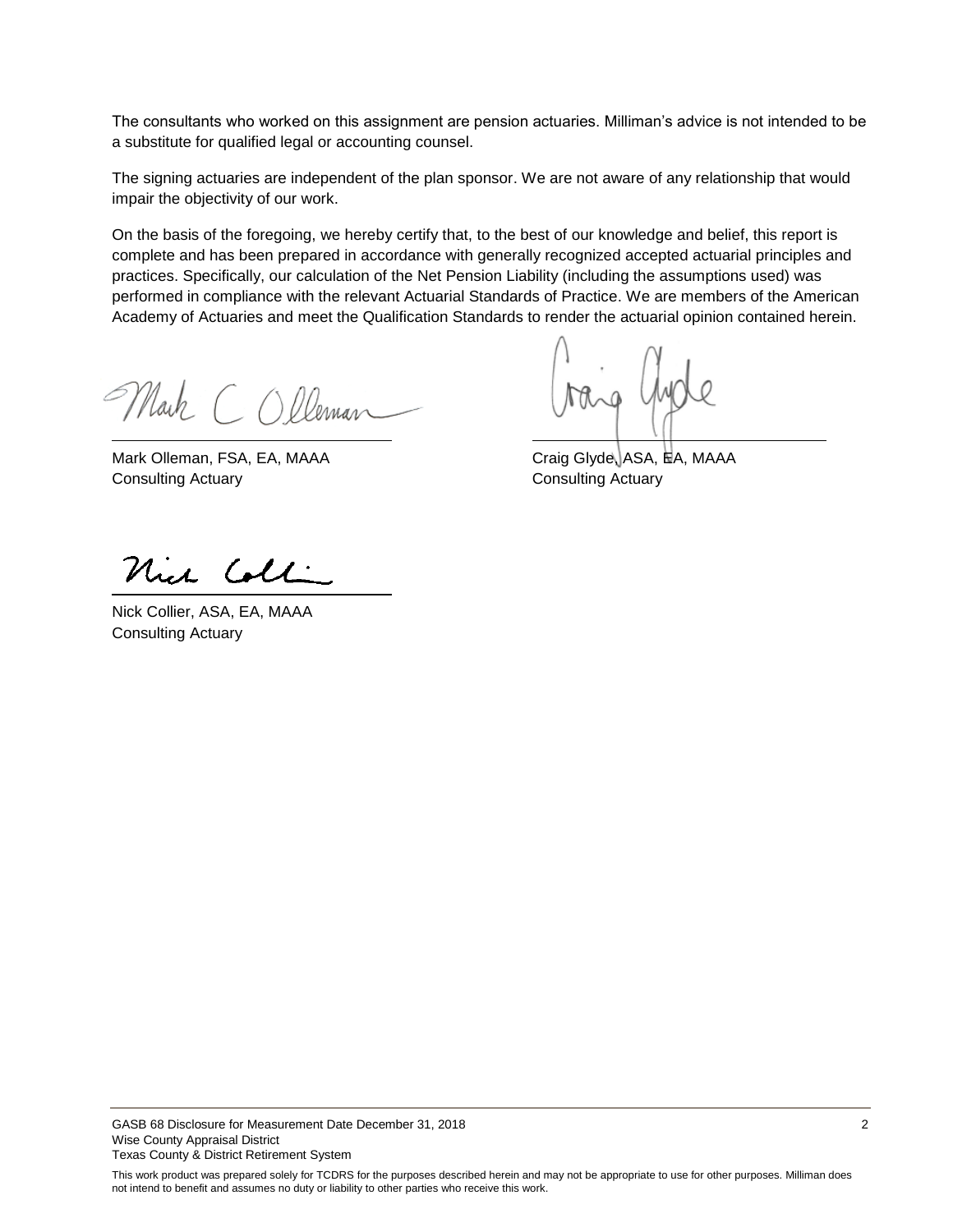## **Overview of GASB 67 and GASB 68**

<span id="page-4-0"></span>GASB 67 applies to financial reporting for the Texas County & District Retirement System (TCDRS) and does not impact participating employers.

GASB 68 governs the specifics of reporting public pension plan obligations for employers.

The following GASB Statements provide additional information for, amend, or clarify GASB 67 and 68 and are reflected in this report:

- 1) GASB 73 provides information about accounting and reporting for pensions and related assets that are not within the scope of GASB 68, and amendments to certain provisions of GASB 67 and 68. As it relates to GASB 67 and 68, GASB 73 is effective for fiscal years beginning after June 30, 2015.
- 2) GASB 82 addresses certain issues with respect to GASB 67, GASB 68 and GASB 73, and is effective for reporting periods beginning after June 30, 2016.

Three key ways that GASB 68 affects employer financial statements are:

- 1) GASB 68 requires a liability for pension obligations, known as the Net Pension Liability, to be recognized on the balance sheets of participating employers.
- 2) Changes in the Net Pension Liability from year-to-year will be recognized as Pension Expense on the income statement or reported as deferred inflows/outflows of resources, depending on the type of change.
- 3) Deferred inflows/outflows of resources will need to be reported. These are amounts that are not entirely recognized when they occur. They are recognized over a period of time.

Under Statements 67 and 68 plan sponsors are encouraged to establish a formal funding policy that is separate from financial reporting calculations. A copy of the TCDRS funding policy is shown in Appendix E of this report.

Please refer to the Glossary shown in Appendix F of this report for more information on the relevant accounting terminology.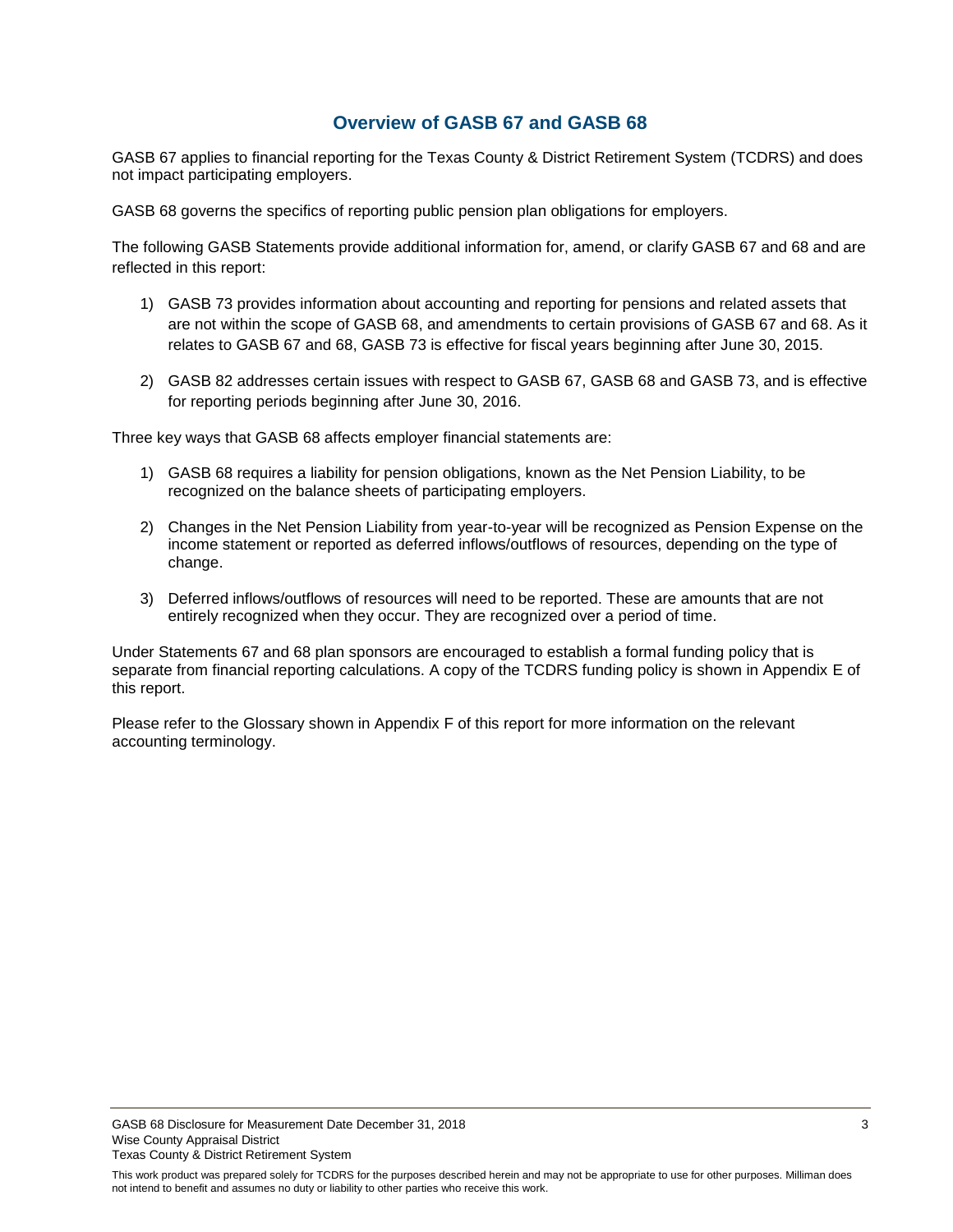# **Net Pension Liability / (Asset)**

<span id="page-5-0"></span>

| <b>Net Pension Liability / (Asset)</b>                   | <b>December 31, 2017</b> | <b>December 31, 2018</b> |
|----------------------------------------------------------|--------------------------|--------------------------|
| <b>Total pension liability</b>                           | \$4,147,609              | \$4,552,330              |
| Fiduciary net position                                   | 4,045,530                | 4,048,538                |
| Net pension liability / (asset)                          | 102.080                  | 503,792                  |
| Fiduciary net position as a % of total pension liability | 97.54%                   | 88.93%                   |
| Pensionable covered payroll <sup>(1)</sup>               | \$924,831                | \$1,044,042              |
| Net pension liability as a % of covered payroll          | 11.04%                   | 48.25%                   |

The total pension liability was determined by an actuarial valuation as of the valuation date, calculated based on the discount rate and actuarial assumptions below.

*Note: Rounding differences may exist above or in other tables in this report. (1) Payroll is calculated based on contributions as reported to TCDRS.*

#### **Discount Rate**

| Discount rate <sup>(2)</sup>                                                | 8.10%          | 8.10%          |
|-----------------------------------------------------------------------------|----------------|----------------|
| Long-term expected rate of return, net of investment expense <sup>(2)</sup> | 8.10%          | 8.10%          |
| Municipal bond rate <sup>(3)</sup>                                          | Does not apply | Does not apply |

*(2) This rate reflects the long-term rate of return funding valuation assumption of 8.00%, plus 0.10% adjustment to be gross of administrative expenses as required by GASB 68.*

*(3) The plan's fiduciary net position is projected to be available to make all projected future benefit payments of current active, inactive, and retired members. Therefore, the discount rate for calculating the total pension liability is equal to the long-term expected rate of return, and the municipal bond rate does not apply. See page 6 of this report for further details.*

#### **Other Key Actuarial Assumptions**

All actuarial assumptions that determined the total pension liability as of December 31, 2018 were based on the results of an actuarial experience study for the period January 1, 2013 - December 31, 2016, except where required to be different by GASB 68.

See Appendix B of this report (Actuarial Methods and Assumptions Used for GASB Calculations) for a listing of key assumptions used in the calculation of the total pension liability and other GASB 68 metrics.

See Appendix C (Actuarial Methods and Assumptions Used for Funding Valuation) of this report for a full description of the actuarial assumptions used in the funding valuation.

|                        | <b>Beginning Date</b> | <b>Ending Date</b> |
|------------------------|-----------------------|--------------------|
| Valuation date         | December 31, 2017     | December 31, 2018  |
| Measurement date       | December 31, 2017     | December 31, 2018  |
| Employer's fiscal year | January 1, 2019       | December 31, 2019  |

GASB 68 Disclosure for Measurement Date December 31, 2018 4 American control of the USA and the USA and the USA and the USA and the USA and the USA and the USA and the USA and the USA and the USA and the USA and the USA an Wise County Appraisal District Texas County & District Retirement System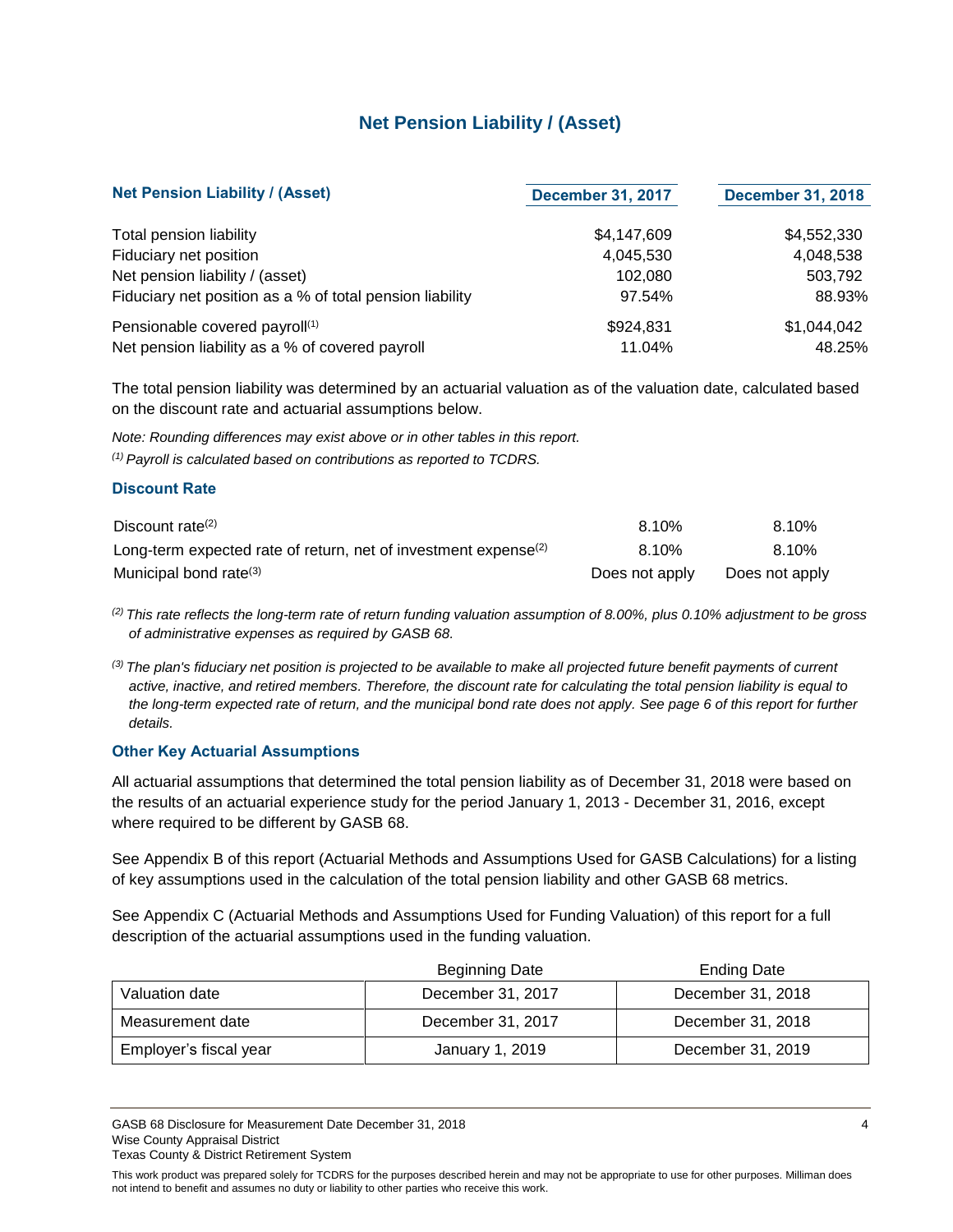### **Long-Term Expected Rate of Return**

<span id="page-6-0"></span>The long-term expected rate of return on TCDRS assets is determined by adding expected inflation to expected long-term real returns, and reflecting expected volatility and correlation. The capital market assumptions and information shown below are provided by TCDRS' investment consultant, Cliffwater LLC. The numbers shown are based on January 2019 information for a 10-year time horizon.

Note that the valuation assumption for long-term expected return is re-assessed at a minimum of every four years, and is set based on a 30-year time horizon; the most recent analysis was performed in 2017. See Milliman's TCDRS Investigation of Experience report for the period January 1, 2013 – December 31, 2016 for more details.

| <b>Asset Class</b>                 | <b>Benchmark</b>                                                            | <b>Target</b><br>Allocation <sup>(1)</sup> | <b>Geometric Real</b><br>Rate of Return <sup>(2)</sup> |
|------------------------------------|-----------------------------------------------------------------------------|--------------------------------------------|--------------------------------------------------------|
| U.S. Equities                      | Dow Jones U.S. Total Stock Market Index                                     | 10.50%                                     | 5.40%                                                  |
| <b>Private Equity</b>              | Cambridge Associates Global Private Equity & Venture<br>Capital Index $(3)$ | 18.00%                                     | 8.40%                                                  |
| <b>Global Equities</b>             | MSCI World (net) Index                                                      | 2.50%                                      | 5.70%                                                  |
| Int'l Equities - Developed Markets | MSCI World Ex USA (net) Index                                               | 10.00%                                     | 5.40%                                                  |
| Int'l Equities - Emerging Markets  | MSCI Emerging Markets (net) Index                                           | 7.00%                                      | 5.90%                                                  |
| Investment-Grade Bonds             | Bloomberg Barclays U.S. Aggregate Bond Index                                | 3.00%                                      | 1.60%                                                  |
| <b>Strategic Credit</b>            | FTSE High-Yield Cash-Pay Capped Index                                       | 12.00%                                     | 4.39%                                                  |
| Direct Lending                     | S&P/LSTA Leveraged Loan Index                                               | 11.00%                                     | 7.95%                                                  |
| <b>Distressed Debt</b>             | Cambridge Associates Distressed Securities Index <sup>(4)</sup>             | 2.00%                                      | 7.20%                                                  |
| <b>REIT Equities</b>               | 67% FTSE NAREIT All Equity REITs Index + 33% S&P<br>Global REIT (net) Index | 2.00%                                      | 4.15%                                                  |
| Master Limited Partnerships (MLPs) | Alerian MLP Index                                                           | 3.00%                                      | 5.35%                                                  |
| Private Real Estate Partnerships   | Cambridge Associates Real Estate Index <sup>(5)</sup>                       | 6.00%                                      | 6.30%                                                  |
| <b>Hedge Funds</b>                 | Hedge Fund Research, Inc. (HFRI) Fund of Funds<br>Composite Index           | 13.00%                                     | 3.90%                                                  |

*(1) Target asset allocation adopted at the April 2019 TCDRS Board meeting.*

*(2) Geometric real rates of return equal the expected return minus the assumed inflation rate of 1.70%, per Cliffwater's 2019 capital market assumptions.*

*(3) Includes vintage years 2006-present of Quarter Pooled Horizon IRRs.*

*(4) Includes vintage years 2005-present of Quarter Pooled Horizon IRRs.*

*(5) Includes vintage years 2007-present of Quarter Pooled Horizon IRRs.*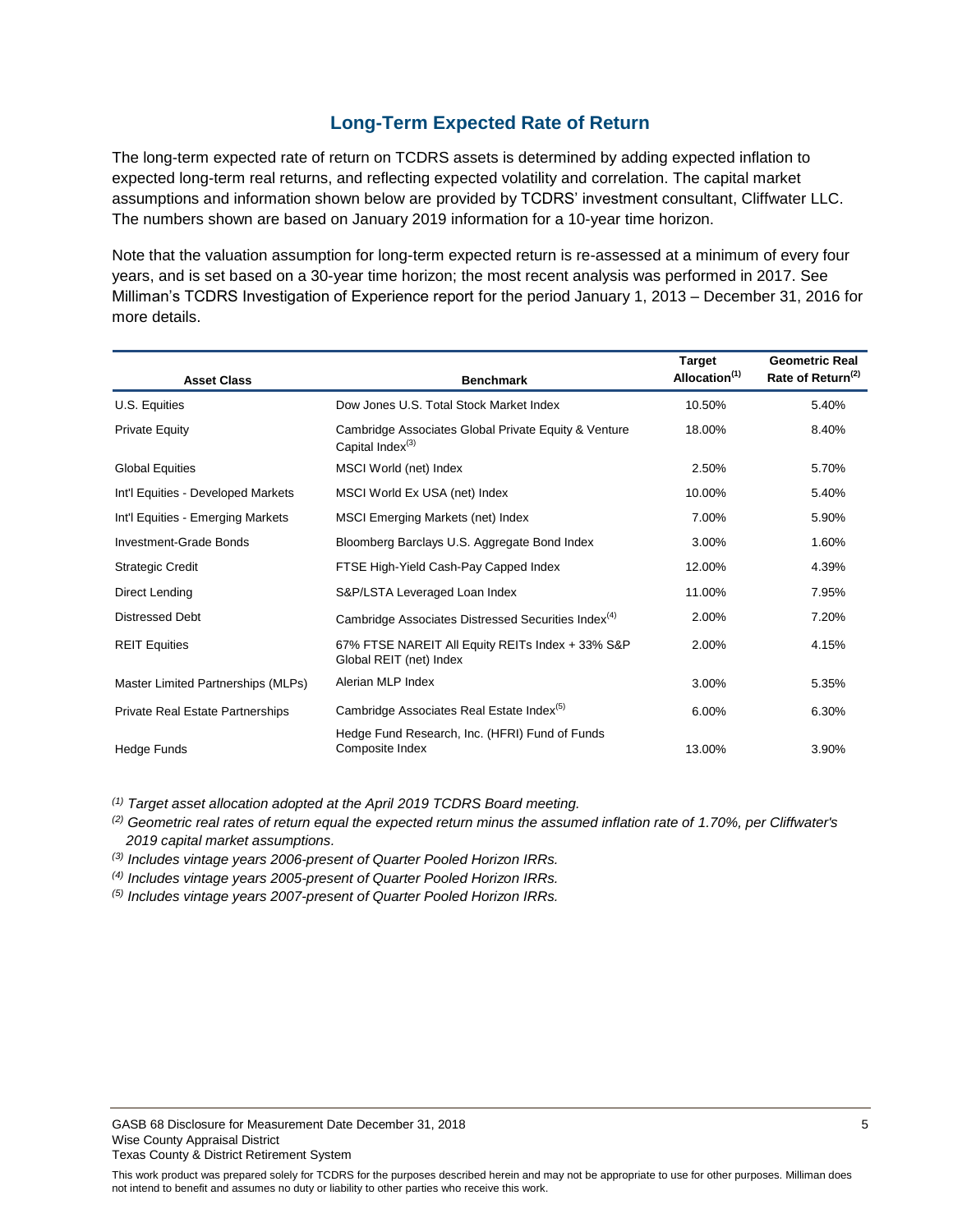# **Depletion of Plan Assets / GASB Discount Rate**

<span id="page-7-0"></span>The discount rate is the single rate of return that, when applied to all projected benefit payments results in an actuarial present value of projected benefit payments equal to the total of the following:

- 1. The actuarial present value of benefit payments projected to be made in future periods in which (a) the amount of the pension plan's fiduciary net position is projected to be greater than the benefit payments that are projected to be made in that period and (b) pension plan assets up to that point are expected to be invested using a strategy to achieve the long-term rate of return, calculated using the long-term expected rate of return on pension plan investments.
- 2. The actuarial present value of projected benefit payments not included in (1), calculated using the municipal bond rate.

Therefore, if plan investments in a given future year are greater than projected benefit payments in that year and are invested such that they are expected to earn the long-term rate of return, the discount rate applied to projected benefit payments in that year should be the long-term expected rate of return on plan investments. If future years exist where this is not the case, then an index rate reflecting the yield on a 20-year, tax-exempt municipal bond should be used to discount the projected benefit payments for those years.

The determination of a future date when plan investments are not sufficient to pay projected benefit payments is often referred to as a depletion date projection. A depletion date projection compares projections of the pension plan's fiduciary net position to projected benefit payments and aims to determine a future date, if one exists, when the fiduciary net position is projected to be less than projected benefit payments. If an evaluation of the sufficiency of the projected fiduciary net position compared to projected benefit payments can be made with sufficient reliability without performing a depletion date projection, alternative methods to determine sufficiency may be applied.

In order to determine the discount rate to be used by the employer we have used an alternative method to determine the sufficiency of the fiduciary net position in all future years. Our alternative method reflects the funding requirements under the employer's funding policy and the legal requirements under the TCDRS Act.

- 1. TCDRS has a funding policy where the Unfunded Actuarial Accrued Liability (UAAL) shall be amortized as a level percent of pay over 20-year closed layered periods.
- 2. Under the TCDRS Act, the employer is legally required to make the contribution specified in the funding policy.
- 3. The employer's assets are projected to exceed its accrued liabilities in 20 years or less. When this point is reached, the employer is still required to contribute at least the normal cost.
- 4. Any increased cost due to the adoption of a COLA is required to be funded over a period of 15 years, if applicable.

Based on the above, the projected fiduciary net position is determined to be sufficient compared to projected benefit payments. Based on the expected level of cash flows and investment returns to the system, the fiduciary net position as a percentage of total pension liability is projected to increase from its current level in future years.

Since the projected fiduciary net position is projected to be sufficient to pay projected benefit payments in all future years, the discount rate for purposes of calculating the total pension liability and net pension liability of the employer is equal to the long-term assumed rate of return on investments. This long-term assumed rate of return should be net of investment expenses, but gross of administrative expenses for GASB 68 purposes.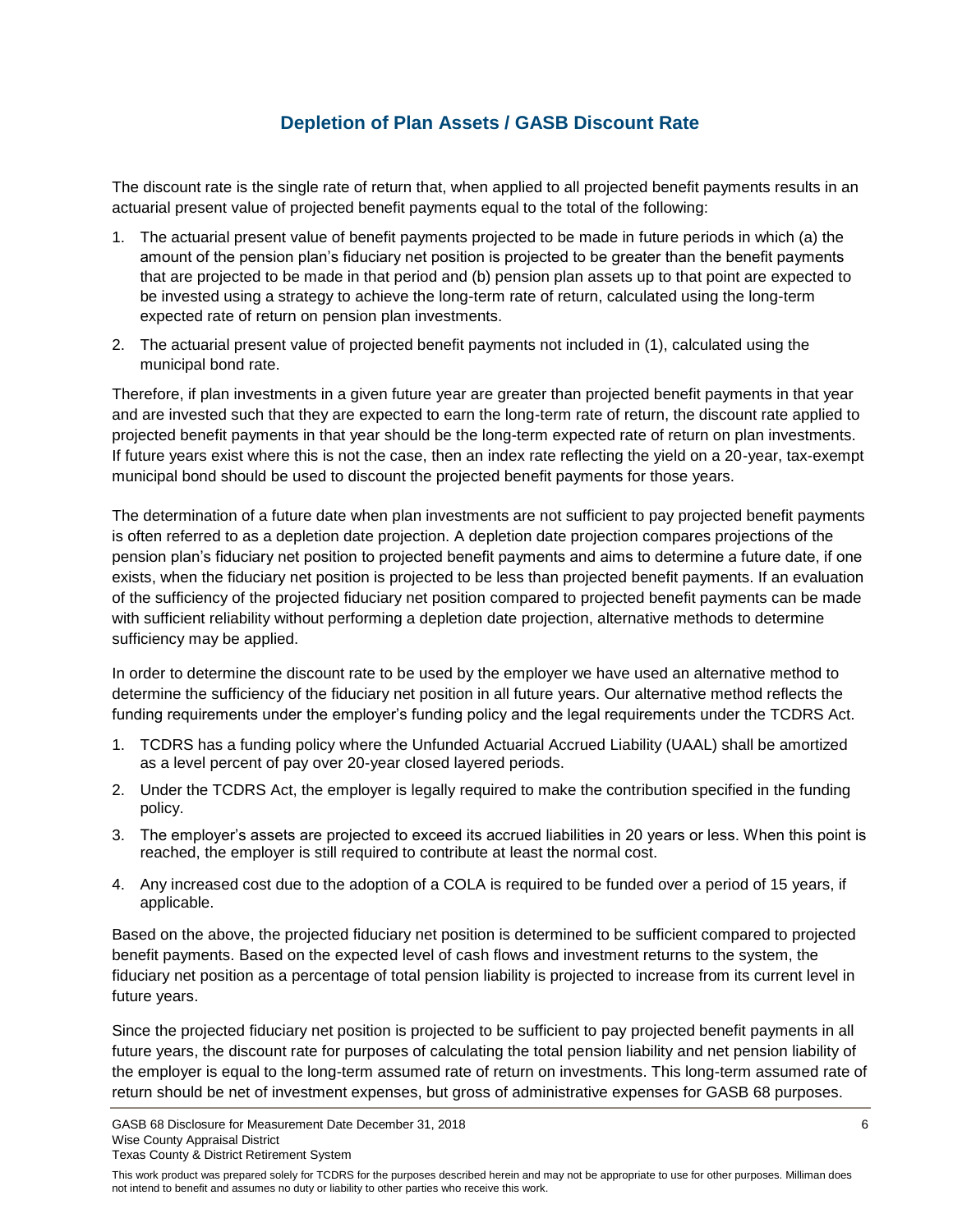Therefore, we have used a discount rate of 8.10%. This rate reflects the long-term assumed rate of return on assets for funding purposes of 8.00%, net of all expenses, increased by 0.10% to be gross of administrative expenses.

As additional documentation for auditing purposes, we have shown the projection of the Fiduciary Net Position in the following exhibit ("Projection of Fiduciary Net Position").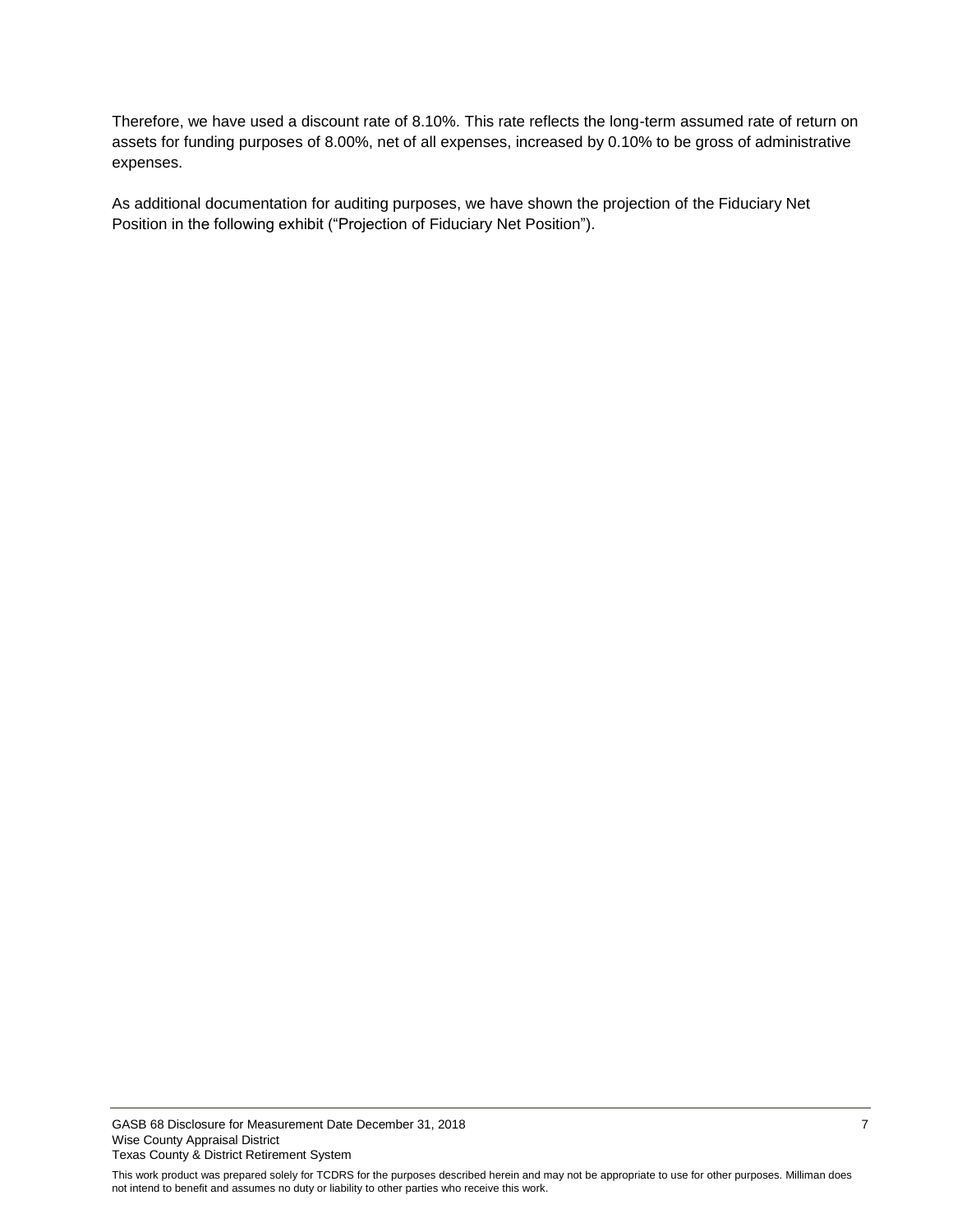# **Projection of Fiduciary Net Position\***

<span id="page-9-0"></span>

| <b>Calendar</b><br>Year<br>Ending** | <b>Projected Beginning</b><br><b>Fiduciary</b><br><b>Net Position</b><br>(a) | <b>Projected</b><br><b>Total</b><br><b>Contributions</b><br>(b) | <b>Projected</b><br><b>Benefit</b><br><b>Payments</b><br>(c) | <b>Projected</b><br><b>Administrative</b><br>Expenses***<br>(d) | <b>Projected</b><br><b>Investment</b><br><b>Earnings</b><br>(e) | <b>Projected</b><br><b>Ending Fiduciary</b><br><b>Net Position</b><br>$(a)+(b)-(c)-(d)+(e)$ |
|-------------------------------------|------------------------------------------------------------------------------|-----------------------------------------------------------------|--------------------------------------------------------------|-----------------------------------------------------------------|-----------------------------------------------------------------|---------------------------------------------------------------------------------------------|
| 2019                                | \$4,048,538                                                                  | \$159,717                                                       | \$182,400                                                    | \$4,049                                                         | \$326,870                                                       | \$4,348,676                                                                                 |
| 2020                                | 4,348,676                                                                    | 162,522                                                         | 156,330                                                      | 4,349                                                           | 352,316                                                         | 4,702,835                                                                                   |
| 2021                                | 4,702,835                                                                    | 165,761                                                         | 193,149                                                      | 4,703                                                           | 379,655                                                         | 5,050,399                                                                                   |
| 2022                                | 5,050,399                                                                    | 169,187                                                         | 229,431                                                      | 5,050                                                           | 406,489                                                         | 5,391,594                                                                                   |
| 2023                                | 5,391,594                                                                    | 173,345                                                         | 264,030                                                      | 5,392                                                           | 432,904                                                         | 5,728,420                                                                                   |
| 2024                                | 5,728,420                                                                    | 177,622                                                         | 297,134                                                      | 5,728                                                           | 459,029                                                         | 6,062,208                                                                                   |
| 2025                                | 6,062,208                                                                    | 174,267                                                         | 330,532                                                      | 6,062                                                           | 484,593                                                         | 6,384,473                                                                                   |
| 2026                                | 6,384,473                                                                    | 170,530                                                         | 365,945                                                      | 6,384                                                           | 509,129                                                         | 6,691,802                                                                                   |
| 2027                                | 6,691,802                                                                    | 166,991                                                         | 401,518                                                      | 6,692                                                           | 532,457                                                         | 6,983,039                                                                                   |
| 2028                                | 6,983,039                                                                    | 163,690                                                         | 437,684                                                      | 6,983                                                           | 554,468                                                         | 7,256,531                                                                                   |
| ÷<br>2038                           | 8,994,491                                                                    | 111,844                                                         | 722,643                                                      | 8,994                                                           | 703,941                                                         | 9,078,638                                                                                   |
| 2048                                | 8,306,207                                                                    | 7,439                                                           | 852,982                                                      | 8,306                                                           | 638,895                                                         | 8,091,254                                                                                   |
| 2058                                | 6,569,425                                                                    | 793                                                             | 574,355                                                      | 6,569                                                           | 509,086                                                         | 6,498,379                                                                                   |
| 2068                                | 7,425,640                                                                    | 0                                                               | 262,722                                                      | 7,426                                                           | 590,749                                                         | 7,746,241                                                                                   |
| 2078                                | 13,299,591                                                                   | 0                                                               | 82,619                                                       | 13,300                                                          | 1,073,458                                                       | 14,277,130                                                                                  |
| 2088                                | 27,942,083                                                                   | 0                                                               | 14,757                                                       | 27,942                                                          | 2,261,613                                                       | 30,160,998                                                                                  |
| 2098                                | 60,204,532                                                                   | 0                                                               | 352                                                          | 60,205                                                          | 4,874,162                                                       | 65,018,139                                                                                  |

*\* Projection values include no assumed future cost-of-living adjustments. Fiduciary Net Position is projected to be positive for all future years, including those years not shown in this exhibit.*

*\*\* Note that only select years have been shown for formatting purposes* 

*\*\*\* Administrative expenses are assumed to be 0.10% of Fiduciary Net Position.*

GASB 68 Disclosure for Measurement Date December 31, 2018 **8** 8 and 30 and 30 and 30 and 30 and 30 and 30 and 30 and 30 and 30 and 30 and 30 and 30 and 30 and 30 and 30 and 30 and 30 and 30 and 30 and 30 and 30 and 30 and Wise County Appraisal District Texas County & District Retirement System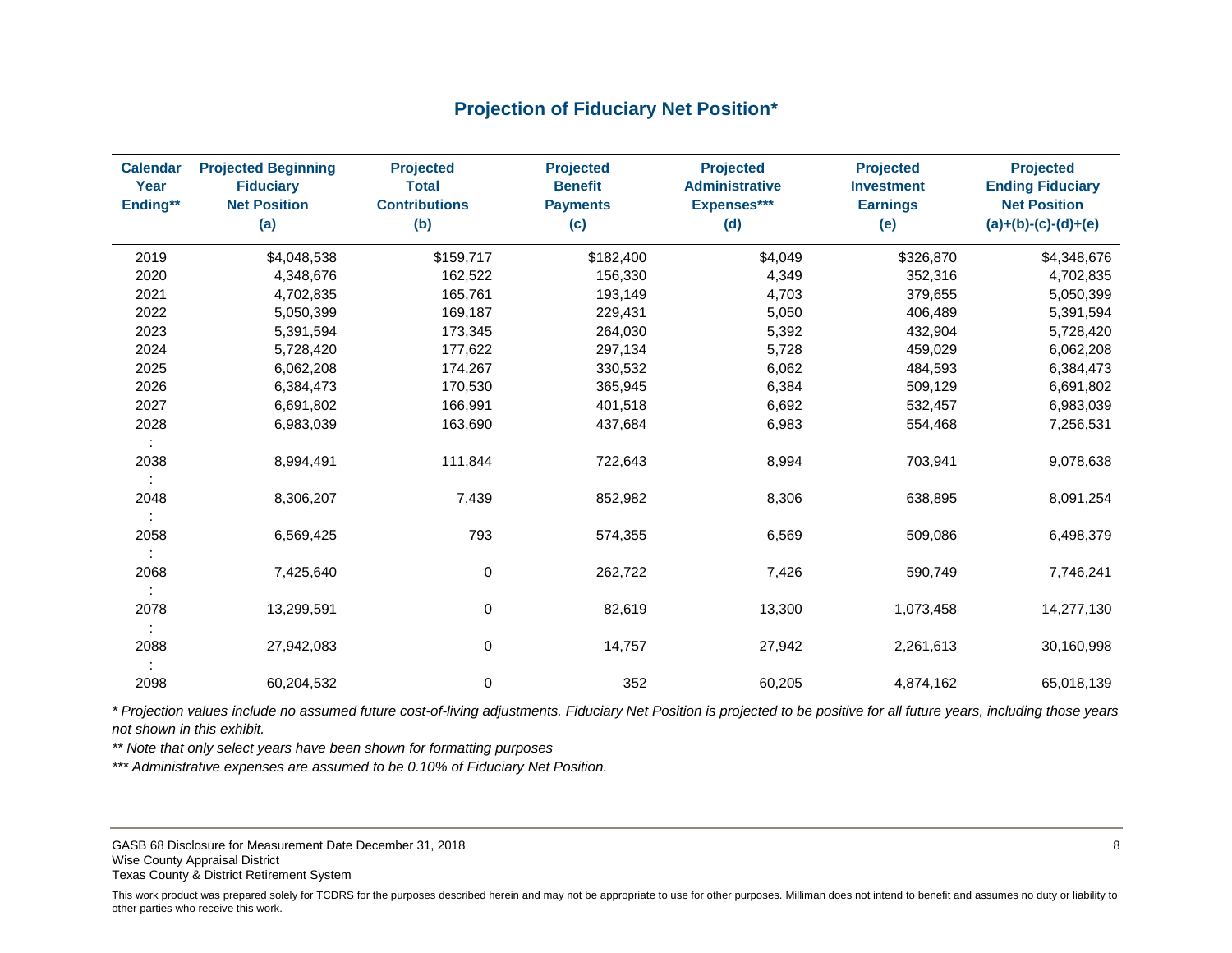# **Changes in Net Pension Liability / (Asset)**

<span id="page-10-0"></span>

| <b>Changes in Net Pension</b><br><b>Liability / (Asset)</b> | <b>Total Pension</b><br><b>Liability</b><br>(a) | <b>Fiduciary</b><br><b>Net Position</b><br>(b) | <b>Net Pension</b><br><b>Liability / (Asset)</b><br>$(a) - (b)$ |
|-------------------------------------------------------------|-------------------------------------------------|------------------------------------------------|-----------------------------------------------------------------|
| Balances as of December 31, 2017                            | \$4,147,609                                     | \$4,045,530                                    | \$102,080                                                       |
| Changes for the year:                                       |                                                 |                                                |                                                                 |
| Service cost                                                | 130,603                                         |                                                | 130,603                                                         |
| Interest on total pension liability <sup>(1)</sup>          | 342,968                                         |                                                | 342,968                                                         |
| Effect of plan changes $(2)$                                | 0                                               |                                                | 0                                                               |
| Effect of economic/demographic gains or losses              | 20,982                                          |                                                | 20,982                                                          |
| Effect of assumptions changes or inputs                     | 0                                               |                                                | 0                                                               |
| Refund of contributions                                     | (7,208)                                         | (7,208)                                        | 0                                                               |
| Benefit payments                                            | (82, 624)                                       | (82, 624)                                      | 0                                                               |
| Administrative expenses                                     |                                                 | (3,252)                                        | 3,252                                                           |
| Member contributions                                        |                                                 | 73,083                                         | (73,083)                                                        |
| Net investment income                                       |                                                 | (74, 496)                                      | 74,496                                                          |
| <b>Employer contributions</b>                               |                                                 | 94,774                                         | (94, 774)                                                       |
| Other $(3)$                                                 | 0                                               | 2,731                                          | (2,731)                                                         |
| Balances as of December 31, 2018                            | \$4,552,330                                     | \$4,048,538                                    | \$503,792                                                       |

*(1) Reflects the change in the liability due to the time value of money. TCDRS does not charge fees or interest.* 

*(2) No plan changes valued.*

*(3) Relates to allocation of system-wide items.*

#### **Sensitivity Analysis**

The following presents the net pension liability of the employer, calculated using the discount rate of 8.10%, as well as what the Wise County Appraisal District net pension liability would be if it were calculated using a discount rate that is 1 percentage point lower (7.10%) or 1 percentage point higher (9.10%) than the current rate.

|                                 | 1%<br><b>Decrease</b> | <b>Current</b><br><b>Discount Rate</b> | 1%<br><b>Increase</b> |
|---------------------------------|-----------------------|----------------------------------------|-----------------------|
|                                 | 7.10%                 | 8.10%                                  | 9.10%                 |
| Total pension liability         | \$5,185,541           | \$4,552,330                            | \$4,020,853           |
| Fiduciary net position          | 4,048,538             | 4,048,538                              | 4,048,538             |
| Net pension liability / (asset) | \$1,137,003           | \$503,792                              | (\$27,685)            |

GASB 68 Disclosure for Measurement Date December 31, 2018 **9 Access 2018** 9 Wise County Appraisal District Texas County & District Retirement System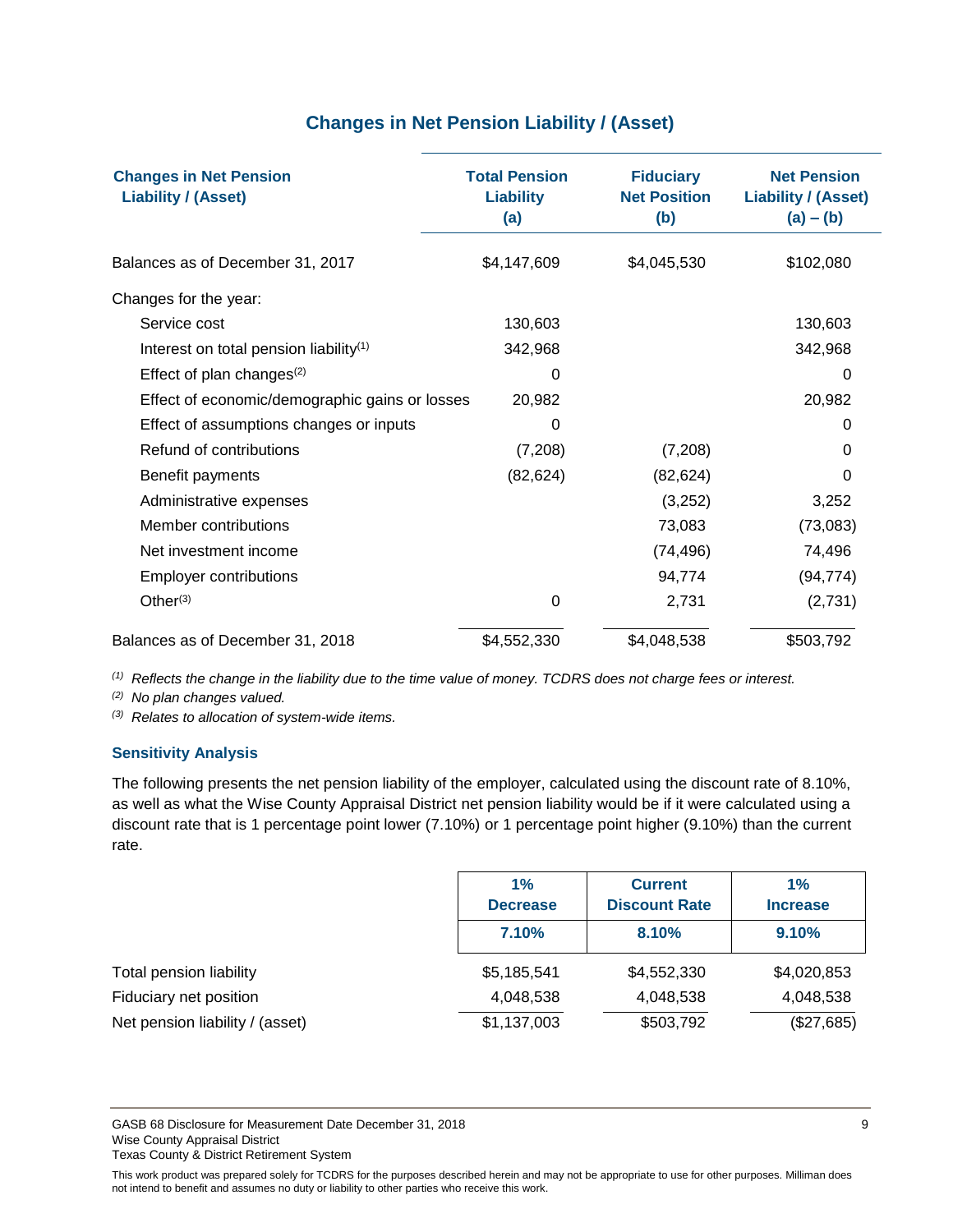## **Pension Expense / (Income)**

<span id="page-11-0"></span>

| <b>Pension Expense / (Income)</b>                     | <b>January 1, 2018 to</b><br><b>December 31, 2018</b> |
|-------------------------------------------------------|-------------------------------------------------------|
| Service cost                                          | \$130,603                                             |
| Interest on total pension liability <sup>(1)</sup>    | 342,968                                               |
| Effect of plan changes                                | 0                                                     |
| Administrative expenses                               | 3,252                                                 |
| Member contributions                                  | (73,083)                                              |
| Expected investment return net of investment expenses | (330, 766)                                            |
| Recognition of deferred inflows/outflows of resources |                                                       |
| Recognition of economic/demographic gains or losses   | 16,041                                                |
| Recognition of assumption changes or inputs           | 15.424                                                |
| Recognition of investment gains or losses             | 113,081                                               |
| Other $(2)$                                           | (2,731)                                               |
| Pension expense / (income)                            | \$214,789                                             |

*(1) Reflects the change in the liability due to the time value of money. TCDRS does not charge fees or interest.*

*(2) Relates to allocation of system-wide items.*

As of December 31, 2018, the deferred inflows and outflows of resources are as follows:

| <b>Deferred Inflows / Outflows of Resources</b>                  | <b>Deferred Inflows</b><br>of Resources | <b>Deferred Outflows</b><br>of Resources |
|------------------------------------------------------------------|-----------------------------------------|------------------------------------------|
| Differences between expected and actual experience               | \$1.554                                 | \$29,850                                 |
| Changes of assumptions                                           |                                         | 14.728                                   |
| Net difference between projected and actual earnings             | 0                                       | 263,172                                  |
| Contributions made subsequent to measurement date <sup>(3)</sup> | N/A                                     | Employer determined                      |

Amounts currently reported as deferred outflows of resources and deferred inflows of resources related to pensions, excluding contributions made subsequent to the measurement date, will be recognized in pension expense as follows:

| Year ended December 31: |           |
|-------------------------|-----------|
| 2019                    | \$127,910 |
| 2020                    | 51,187    |
| 2021                    | 46.045    |
| 2022                    | 81,054    |
| 2023                    | 0         |
| Thereafter $(4)$        | ი         |

*(3) Any eligible employer contributions made subsequent to the measurement date through the employer's fiscal year end should be reflected as outlined in Appendix D of this report.* 

*(4) Total remaining balance to be recognized in future years, if any. Note that additional future deferred inflows and outflows of resources may impact these numbers.*

GASB 68 Disclosure for Measurement Date December 31, 2018 10 Wise County Appraisal District Texas County & District Retirement System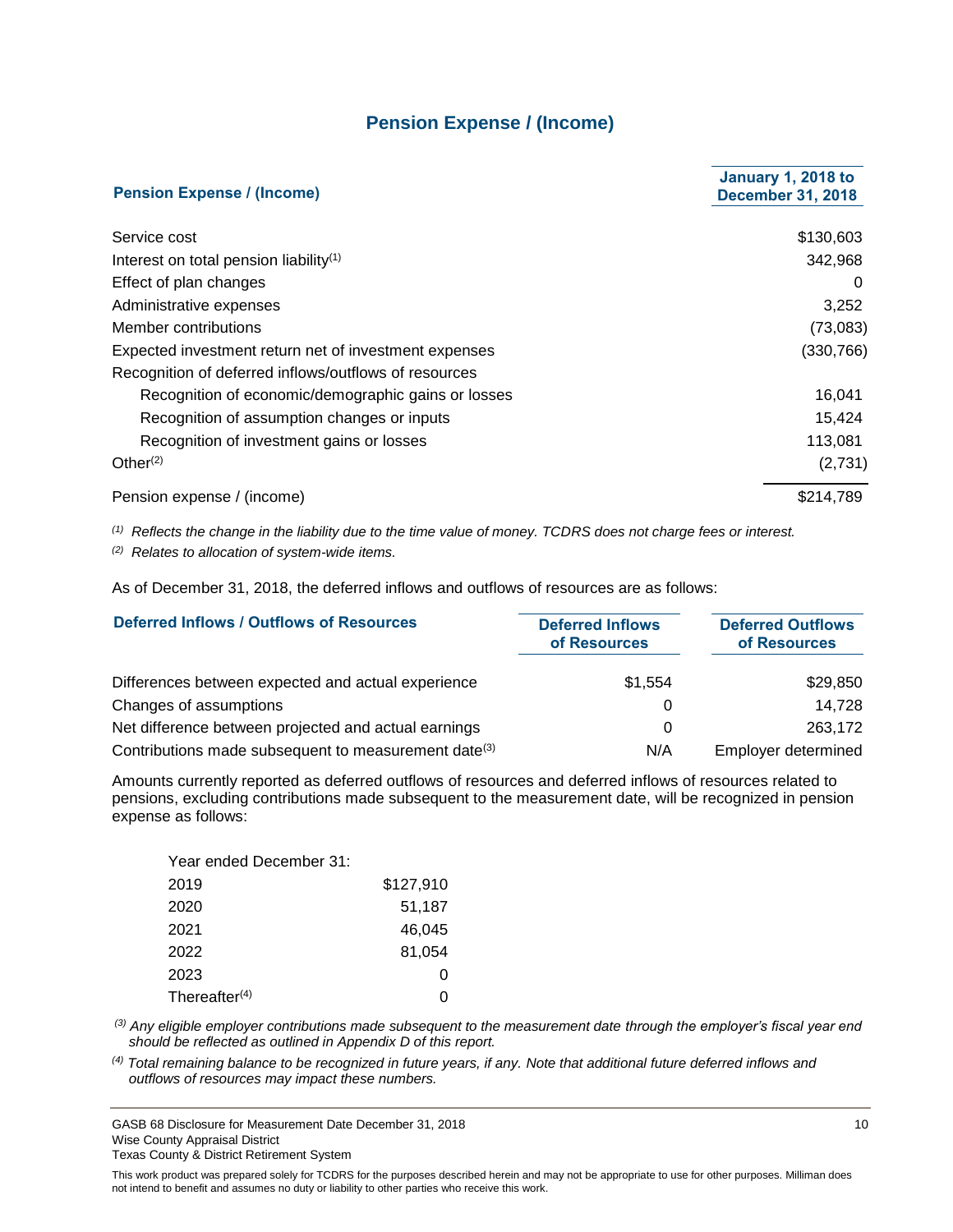<span id="page-12-0"></span>

|                                         | <b>Expense / (Income) Calculation</b>                  |                                                                    |                                                         | <b>Balances of Deferred</b><br><b>Inflows and Outflows</b><br>as of 12/31/2018 |                                       |                                         |
|-----------------------------------------|--------------------------------------------------------|--------------------------------------------------------------------|---------------------------------------------------------|--------------------------------------------------------------------------------|---------------------------------------|-----------------------------------------|
|                                         | Original<br>Amount<br>(a)                              | Date<br>Established<br>(b)                                         | Original<br>Recognition<br>Period <sup>(1)</sup><br>(c) | Amount<br>Recognized<br>for 2018 <sup>(1)</sup><br>(a) ÷ (c)                   | Inflows                               | Outflows                                |
|                                         |                                                        |                                                                    |                                                         |                                                                                |                                       |                                         |
| Investment (gains) or losses            | \$405,262<br>(223, 215)<br>25,701<br>313,047<br>44,617 | 12/31/2018<br>12/31/2017<br>12/31/2016<br>12/31/2015<br>12/31/2014 | 5.0<br>5.0<br>5.0<br>5.0<br>5.0                         | \$81,052<br>(44, 643)<br>5,140<br>62,609<br>8,923                              | \$0<br>133,929<br>0<br>$\pmb{0}$<br>0 | \$324,210<br>0<br>10,281<br>62,610<br>0 |
| Economic/ demographic (gains) or losses |                                                        |                                                                    |                                                         |                                                                                |                                       |                                         |
|                                         | 20,982                                                 | 12/31/2018                                                         | 4.0                                                     | 5,246                                                                          | 0                                     | 15,736                                  |
|                                         | (2,590)                                                | 12/31/2017                                                         | 5.0                                                     | (518)                                                                          | 1,554                                 | 0                                       |
|                                         | 56,458                                                 | 12/31/2016                                                         | 4.0                                                     | 14,115                                                                         | 0                                     | 14,114                                  |
|                                         | (11, 519)<br>390                                       | 12/31/2015<br>12/31/2014                                           | 4.0<br>5.0                                              | (2,880)<br>78                                                                  | 0<br>$\mathbf 0$                      | 0<br>0                                  |
| Assumption changes or inputs            |                                                        |                                                                    |                                                         |                                                                                |                                       |                                         |
|                                         | 0                                                      | 12/31/2018                                                         | 4.0                                                     | 0                                                                              | 0                                     | 0                                       |
|                                         | 24,546                                                 | 12/31/2017                                                         | 5.0                                                     | 4,909                                                                          | $\mathbf 0$                           | 14,728                                  |
|                                         | 0                                                      | 12/31/2016                                                         | 4.0                                                     | 0                                                                              | $\mathbf 0$                           | 0                                       |
|                                         | 42,058                                                 | 12/31/2015                                                         | 4.0                                                     | 10,515                                                                         | $\pmb{0}$                             | 0                                       |
|                                         | 0                                                      | 12/31/2014                                                         | 5.0                                                     | 0                                                                              | 0                                     | 0                                       |

### **Schedule of Deferred Inflows and Outflows of Resources**

*Employer contributions made subsequent to measurement date (2)*

-Employer Determined-

*(1) Investment (gains)/losses are recognized in pension expense over a period of five years; economic/demographic (gains)/losses and assumption changes or inputs are recognized over the average remaining service life for all active, inactive, and retired members.*

*(2) Any eligible employer contributions made subsequent to the measurement date through the employer's fiscal year end should be reflected as deferred outflows as outlined in Appendix D of this report.* 

GASB 68 Disclosure for Measurement Date December 31, 2018 11 11 12 17 18 17 18 18 19 18 19 18 19 19 11 11 11 1 Wise County Appraisal District Texas County & District Retirement System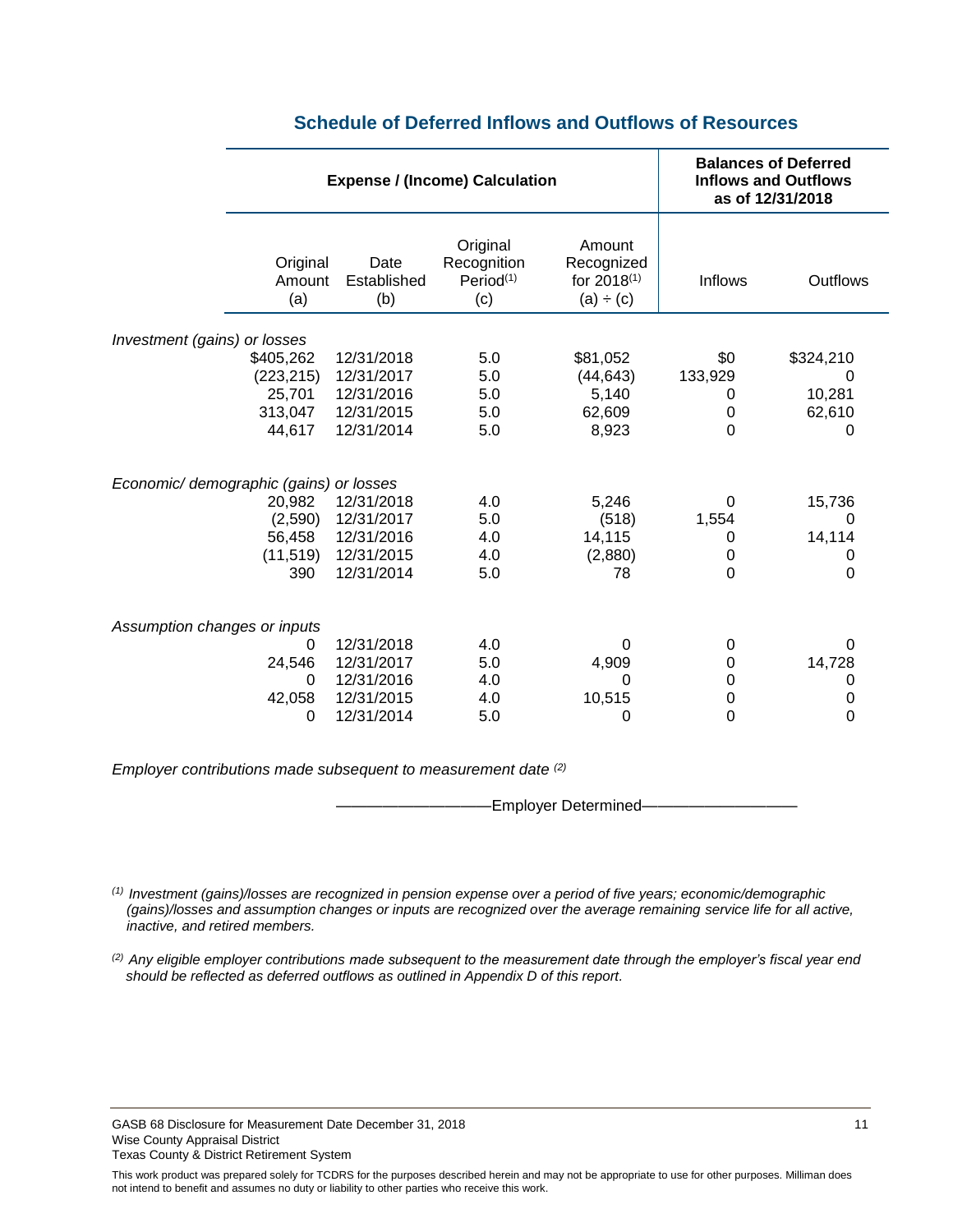## **Schedule of Changes in Net Pension Liability and Related Ratios**

<span id="page-13-0"></span>

|                                                             | <b>Year Ended December 31</b> |             |             |             |             |      |      |      |            |      |
|-------------------------------------------------------------|-------------------------------|-------------|-------------|-------------|-------------|------|------|------|------------|------|
|                                                             | 2018                          | 2017        | 2016        | 2015        | 2014        | 2013 | 2012 | 2011 | 2010       | 2009 |
| <b>Total Pension Liability</b>                              |                               |             |             |             |             |      |      |      |            |      |
| Service cost                                                | \$130,603                     | \$132,702   | \$132,653   | \$124,181   | \$119,854   | N/A  | N/A  | N/A  | N/A        | N/A  |
| Interest on total pension liability                         | 342,968                       | 311,507     | 273,270     | 247,478     | 223,221     | N/A  | N/A  | N/A  | N/A        | N/A  |
| Effect of plan changes                                      | $\Omega$                      | $\mathbf 0$ | $\mathbf 0$ | (23, 345)   | $\mathbf 0$ | N/A  | N/A  | N/A  | N/A        | N/A  |
| Effect of assumption changes or inputs                      | $\Omega$                      | 24,546      | $\mathbf 0$ | 42,058      | $\mathbf 0$ | N/A  | N/A  | N/A  | N/A        | N/A  |
| Effect of economic/demographic (gains) or<br>losses         | 20,982                        | (2,590)     | 56,458      | (11, 519)   | 390         | N/A  | N/A  | N/A  | N/A        | N/A  |
| Benefit payments/refunds of contributions                   | (89, 832)                     | (62, 041)   | (54,087)    | (56, 691)   | (53, 945)   | N/A  | N/A  | N/A  | N/A        | N/A  |
| Net change in total pension liability                       | 404,721                       | 404,125     | 408,295     | 322,163     | 289,520     | N/A  | N/A  | N/A  | N/A        | N/A  |
| Total pension liability, beginning                          | 4,147,609                     | 3,743,485   | 3,335,190   | 3,013,027   | 2,723,507   | N/A  | N/A  | N/A  | N/A        | N/A  |
| Total pension liability, ending (a)                         | \$4,552,330                   | \$4,147,609 | \$3,743,485 | \$3,335,190 | \$3,013,027 | N/A  | N/A  | N/A  | N/A        | N/A  |
| <b>Fiduciary Net Position</b>                               |                               |             |             |             |             |      |      |      |            |      |
| <b>Employer contributions</b>                               | \$94,774                      | \$74,726    | \$68,447    | \$64,163    | \$62,528    | N/A  | N/A  | N/A  | N/A        | N/A  |
| Member contributions                                        | 73,083                        | 64,738      | 66,731      | 61,694      | 59,959      | N/A  | N/A  | N/A  | N/A        | N/A  |
| Investment income net of investment expenses                | (74, 496)                     | 506,730     | 232,461     | (54, 612)   | 192,468     | N/A  | N/A  | N/A  | N/A        | N/A  |
| Benefit payments/refunds of contributions                   | (89, 832)                     | (62, 041)   | (54,087)    | (56, 691)   | (53, 945)   | N/A  | N/A  | N/A  | N/A        | N/A  |
| Administrative expenses                                     | (3,252)                       | (2,690)     | (2, 532)    | (2, 259)    | (2,309)     | N/A  | N/A  | N/A  | N/A        | N/A  |
| Other                                                       | 2,731                         | 1,012       | 6,602       | 6,396       | 4,016       | N/A  | N/A  | N/A  | N/A        | N/A  |
| Net change in fiduciary net position                        | 3,009                         | 582,476     | 317,622     | 18,692      | 262,717     | N/A  | N/A  | N/A  | N/A        | N/A  |
| Fiduciary net position, beginning                           | 4,045,530                     | 3,463,054   | 3,145,432   | 3,126,740   | 2,864,023   | N/A  | N/A  | N/A  | N/A        | N/A  |
| Fiduciary net position, ending (b)                          | \$4,048,538                   | \$4,045,530 | \$3,463,054 | \$3,145,432 | \$3,126,740 | N/A  | N/A  | N/A  | <u>N/A</u> | N/A  |
| Net pension liability / (asset), ending = $(a) - (b)$       | \$503,792                     | \$102,080   | \$280,431   | \$189,758   | (\$113,713) | N/A  | N/A  | N/A  | N/A        | N/A  |
| Fiduciary net position as a % of total pension<br>liability | 88.93%                        | 97.54%      | 92.51%      | 94.31%      | 103.77%     | N/A  | N/A  | N/A  | N/A        | N/A  |
| Pensionable covered payroll                                 | \$1,044,042                   | \$924,831   | \$953,300   | \$881,350   | \$856,552   | N/A  | N/A  | N/A  | N/A        | N/A  |
| Net pension liability/(asset) as % of covered payroll       | 48.25%                        | 11.04%      | 29.42%      | 21.53%      | $-13.28%$   | N/A  | N/A  | N/A  | N/A        | N/A  |

*This schedule is presented to illustrate the requirement to show information for 10 years. However, recalculations of prior years are not required, and if prior years are not reported in*  accordance with the standards of GASB 67/68, they should not be shown here. Therefore, we have shown only years for which the new GASB statements have been implemented.

GASB 68 Disclosure for Measurement Date December 31, 2018 12 No. 12 No. 12 No. 12 No. 12 No. 12 No. 12 No. 12 No. 12 No. 12 No. 12 No. 12 No. 12 No. 12 No. 12 No. 12 No. 12 No. 12 No. 12 No. 12 No. 12 No. 12 No. 12 No. 12

Texas County & District Retirement System

Wise County Appraisal District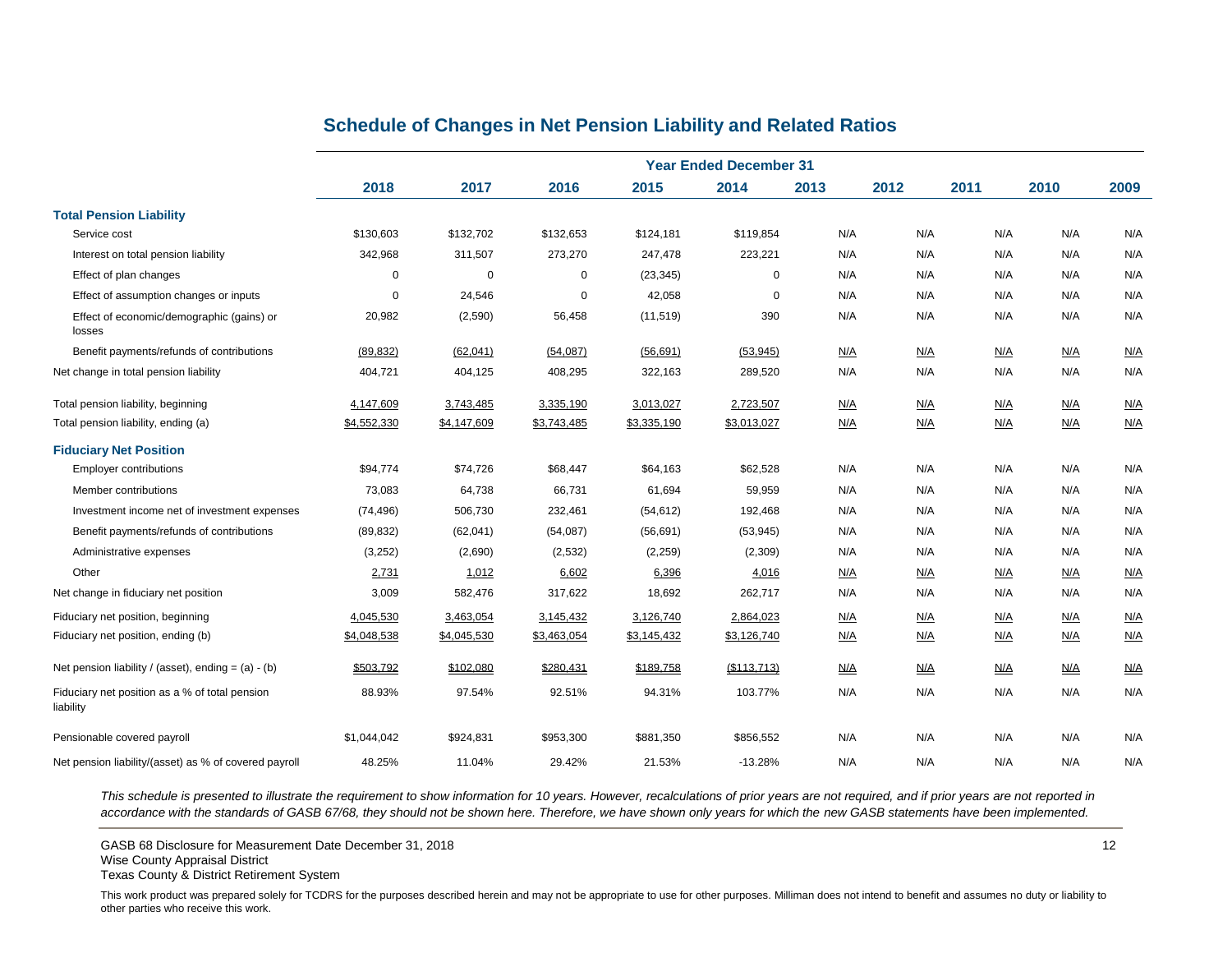# **Schedule of Employer Contributions(1)**

<span id="page-14-0"></span>

| <b>Actuarially</b><br><b>Determined</b><br>Contribution <sup>(1)</sup> | <b>Actual</b><br><b>Employer</b><br>Contribution <sup>(1)</sup> | <b>Contribution</b><br><b>Deficiency</b><br>(Excess) | <b>Pensionable</b><br><b>Covered</b><br>Payroll <sup>(2)</sup> | <b>Actual Contribution</b><br>as a % of Covered<br><b>Payroll</b> |
|------------------------------------------------------------------------|-----------------------------------------------------------------|------------------------------------------------------|----------------------------------------------------------------|-------------------------------------------------------------------|
| \$29,742                                                               | \$29,742                                                        | \$0                                                  | \$660,927                                                      | 4.5%                                                              |
| 41,924                                                                 | 41,924                                                          | 0                                                    | 648,983                                                        | 6.5%                                                              |
| 47,046                                                                 | 47,046                                                          | 0                                                    | 700,088                                                        | 6.7%                                                              |
| 50,761                                                                 | 50,761                                                          | 0                                                    | 756,503                                                        | 6.7%                                                              |
| 53,387                                                                 | 53,387                                                          | 0                                                    | 808,888                                                        | 6.6%                                                              |
| 62,528                                                                 | 62,528                                                          | 0                                                    | 856,552                                                        | 7.3%                                                              |
| 64,163                                                                 | 64,163                                                          | $\Omega$                                             | 881,350                                                        | 7.3%                                                              |
| 68,447                                                                 | 68,447                                                          | $\Omega$                                             | 953,300                                                        | 7.2%                                                              |
| 74,726                                                                 | 74,726                                                          | 0                                                    | 924,831                                                        | 8.1%                                                              |
| 94,774                                                                 | 94,774                                                          | 0                                                    | 1,044,042                                                      | 9.1%                                                              |
|                                                                        |                                                                 |                                                      |                                                                |                                                                   |

(1) *TCDRS calculates actuarially determined contributions on a calendar year basis. GASB Statement No. 68 indicates the employer should report employer contribution amounts on a fiscal year basis. If additional assistance is needed, please contact TCDRS.*

(2) *Payroll is calculated based on contributions as reported to TCDRS.*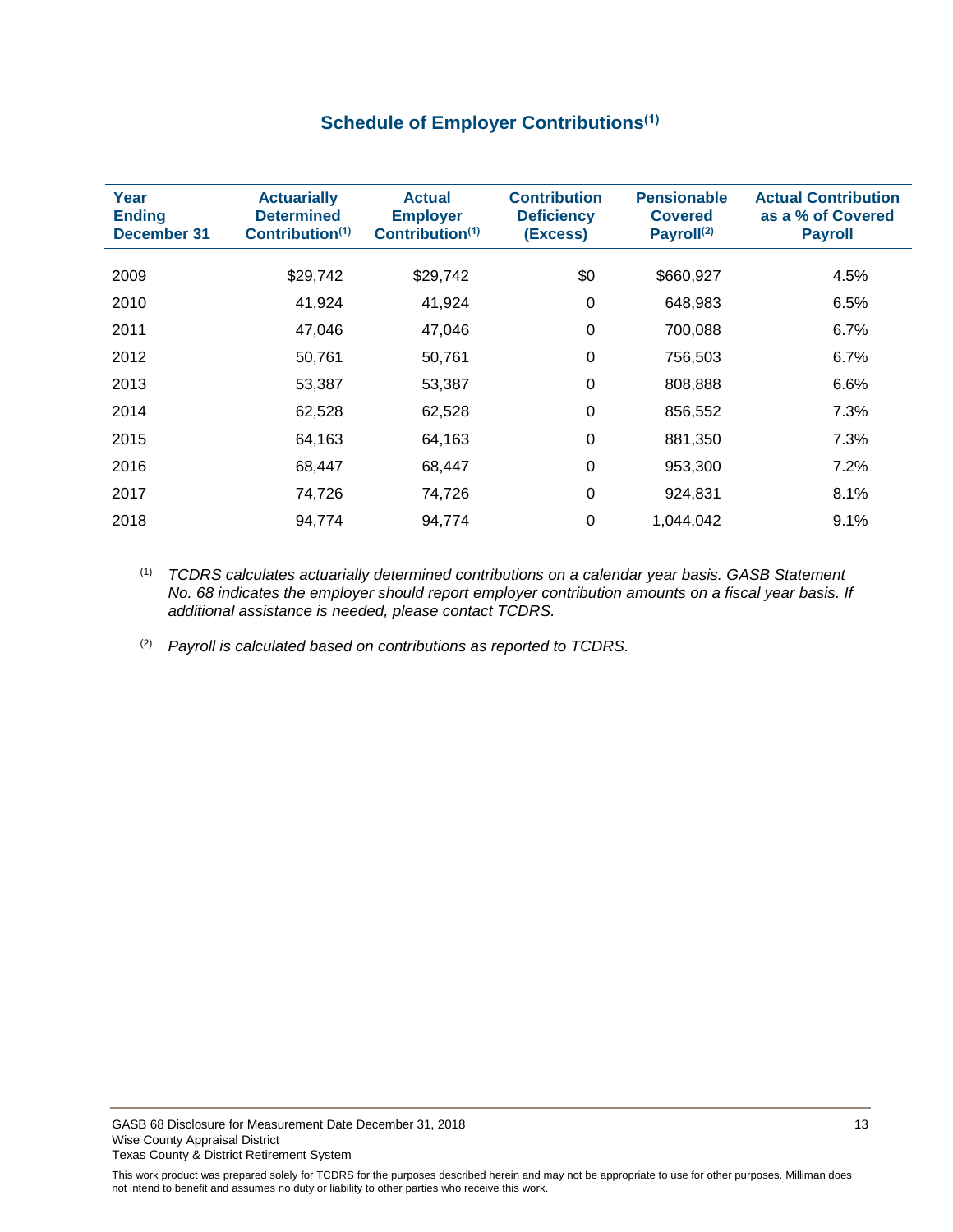#### **Notes to Schedule**

Valuation Date: Actuarially determined contribution rates are calculated each December 31, two years prior to the end of the fiscal year in which contributions are reported.

Methods and assumptions used to determine contribution rates:

| <b>Actuarial Cost Method</b>                                                                 | <b>Entry Age</b>                                                                                                                                                                                                |
|----------------------------------------------------------------------------------------------|-----------------------------------------------------------------------------------------------------------------------------------------------------------------------------------------------------------------|
| <b>Amortization Method</b>                                                                   | Level percentage of payroll, closed                                                                                                                                                                             |
| <b>Remaining Amortization Period</b>                                                         | 18.2 years (based on contribution rate calculated in 12/31/2018 valuation)                                                                                                                                      |
| <b>Asset Valuation Method</b>                                                                | 5-year smoothed market                                                                                                                                                                                          |
| Inflation                                                                                    | 2.75%                                                                                                                                                                                                           |
| <b>Salary Increases</b>                                                                      | Varies by age and service. 4.9% average over career including inflation.                                                                                                                                        |
| <b>Investment Rate of Return</b>                                                             | 8.00%, net of administrative and investment expenses, including inflation                                                                                                                                       |
| <b>Retirement Age</b>                                                                        | Members who are eligible for service retirement are assumed to<br>commence receiving benefit payments based on age. The average age at<br>service retirement for recent retirees is 61.                         |
| Mortality                                                                                    | 130% of the RP-2014 Healthy Annuitant Mortality Table for males and<br>110% of the RP-2014 Healthy Annuitant Mortality Table for females, both<br>projected with 110% of the MP-2014 Ultimate scale after 2014. |
| Changes in Assumptions and                                                                   | 2015: New inflation, mortality and other assumptions were reflected.                                                                                                                                            |
| Methods Reflected in the<br>Schedule of Employer<br>Contributions*                           | 2017: New mortality assumptions were reflected.                                                                                                                                                                 |
| Changes in Plan Provisions<br>Reflected in the Schedule of<br><b>Employer Contributions*</b> | 2015: No changes in plan provisions were reflected in the Schedule.                                                                                                                                             |
|                                                                                              | 2016: No changes in plan provisions were reflected in the Schedule.                                                                                                                                             |
|                                                                                              | 2017: New Annuity Purchase Rates were reflected for benefits earned<br>after 2017.                                                                                                                              |
|                                                                                              | 2018: No changes in plan provisions were reflected in the Schedule.                                                                                                                                             |

*\*Only changes that affect the benefit amount and that are effective 2015 and later are shown in the Notes to Schedule.*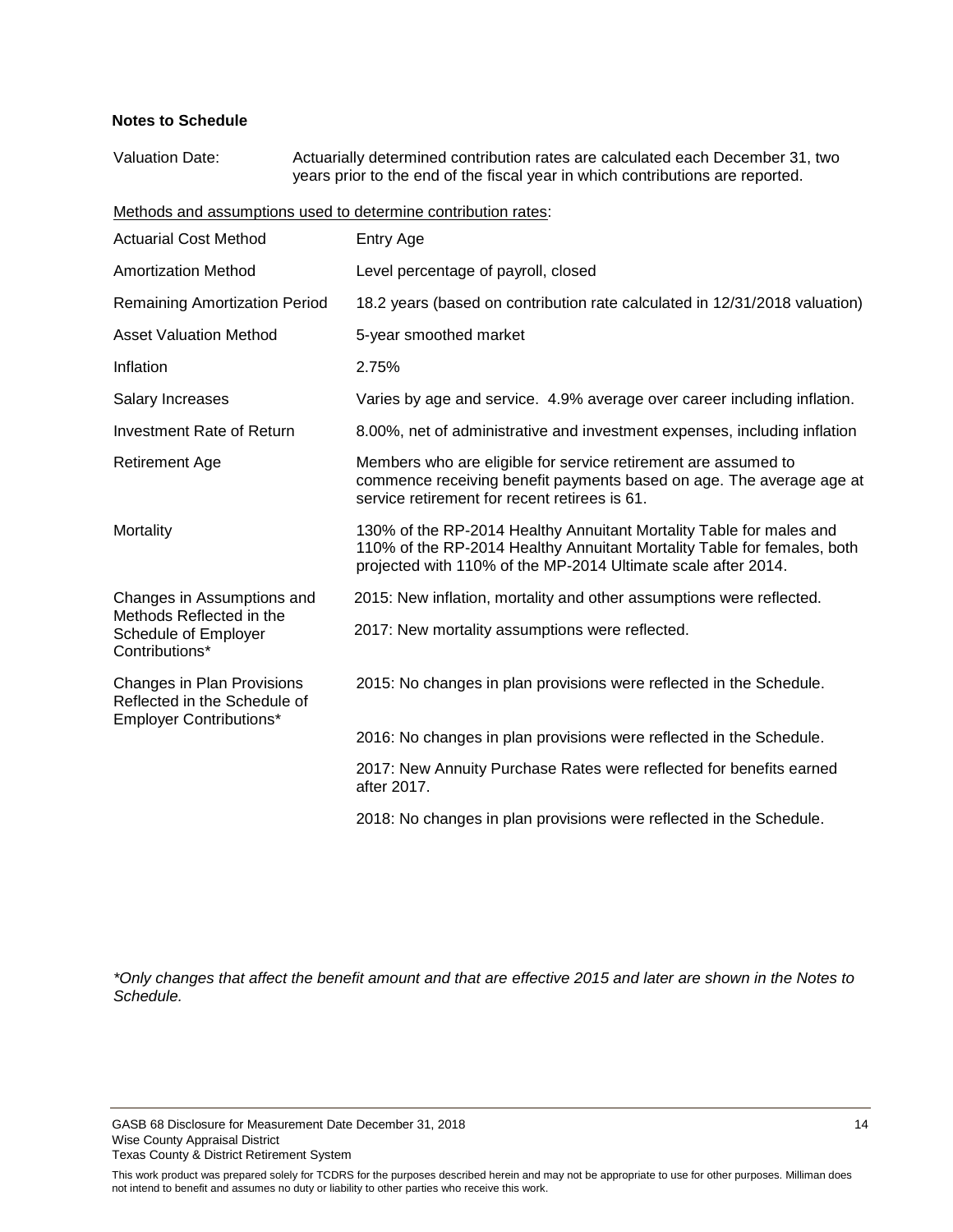# **Appendix A—GASB 68 Plan Description for Wise County Appraisal District**

<span id="page-16-0"></span>A description of the pension plan pursuant to Paragraph 40 of GASB Statement No. 68 is as follows:

- a. Wise County Appraisal District participates in the Texas County & District Retirement System (TCDRS), which is a statewide, agent multiple-employer, public employee retirement system.
- b. A brief description of benefit terms:
	- 1) All full- and part-time non-temporary employees participate in the plan, regardless of the number of hours they work in a year. Employees in a temporary position are not eligible for membership.
	- 2) The plan provides retirement, disability and survivor benefits.
	- 3) TCDRS is a savings-based plan. For the district's plan, 7% of each employee's pay is deposited into his or her TCDRS account. By law, employee accounts earn 7% interest on beginning of year balances annually. At retirement, the account is matched at an employer set percentage (current match is 200%) and is then converted to an annuity.
	- 4) There are no automatic COLAs. Each year, the district may elect an ad hoc COLA for its retirees (if any). There are two COLA types, each limited by actual inflation.
	- 5) Benefit terms are established under the TCDRS Act. They may be amended as of Jan. 1 each year, but must remain in conformity with the Act.
- c. Membership information is shown in the chart below.
- d. The district's contribution rate is calculated annually on an actuarial basis, although the employer may elect to contribute at a higher rate. The Wise County Appraisal District contribution rate is based on the TCDRS funding policy adopted by the TCDRS Board of Trustees and must conform with the TCDRS Act. The employee contribution rates are set by the district and are currently 7%. Contributions to the pension plan from the district for 2018 are shown in the Schedule of Employer Contributions.
- e. The most recent comprehensive annual financial report for TCDRS can be found at the following link, www.tcdrs.org.

#### **Membership Information**

| Members                                                                     | Dec. 31, 2017 | Dec. 31, 2018 |
|-----------------------------------------------------------------------------|---------------|---------------|
| Number of inactive employees entitled<br>to but not yet receiving benefits: | 14            | 15            |
| Number of active employees:                                                 | 17            | 18            |
| Average monthly salary*:                                                    | \$4,545       | \$4,464       |
| Average age*:                                                               | 51.27         | 50.58         |
| Average length of service in years*:                                        | 14.79         | 13.74         |

#### Inactive Employees (or their Beneficiaries) Receiving Benefits

| Number of benefit recipients: |      |       |
|-------------------------------|------|-------|
| Average monthly benefit:      | \$57 | \$780 |

*\*Averages reported for active employees.*

GASB 68 Disclosure for Measurement Date December 31, 2018 15 15 16 17 17 18 Wise County Appraisal District Texas County & District Retirement System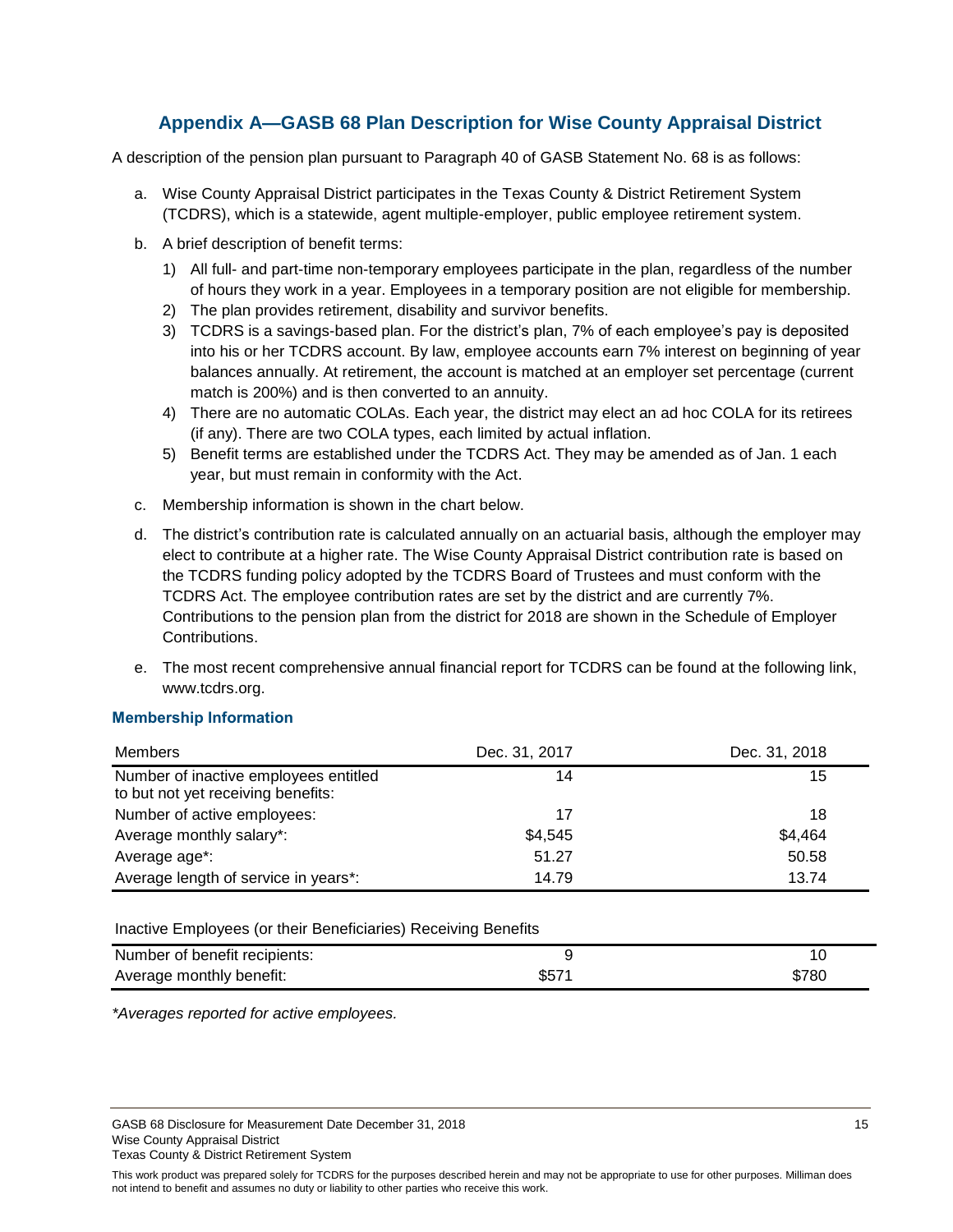# <span id="page-17-0"></span>**Appendix B—Actuarial Methods and Assumptions Used for GASB Calculations**

All actuarial methods and assumptions used for this GASB analysis were the same as those used in the December 31, 2018 funding valuation (see Appendix C, following, for details), except as noted below and throughout this report. Please see the Wise County Appraisal District December 31, 2018 Summary Valuation Report for further details.

The following are the key assumptions and methods used in this GASB analysis.

| <b>Valuation Timing</b>                                                                                                                 | Actuarially determined contribution rates are calculated on a<br>calendar year basis as of December 31, two years prior to the<br>end of the fiscal year in which the contributions are reported.                                                                                                                                           |
|-----------------------------------------------------------------------------------------------------------------------------------------|---------------------------------------------------------------------------------------------------------------------------------------------------------------------------------------------------------------------------------------------------------------------------------------------------------------------------------------------|
| <b>Actuarial Cost Method</b>                                                                                                            | Entry Age Normal <sup>(1)</sup>                                                                                                                                                                                                                                                                                                             |
| <b>Amortization Method</b><br>Recognition of economic/demographic<br>gains or losses<br>Recognition of assumptions changes<br>or inputs | Straight-Line amortization over Expected Working Life<br>Straight-Line amortization over Expected Working Life                                                                                                                                                                                                                              |
| <b>Asset Valuation Method</b><br>Smoothing period<br>Recognition method<br>Corridor                                                     | 5 years<br>Non-asymptotic<br>None                                                                                                                                                                                                                                                                                                           |
| <b>Inflation</b>                                                                                                                        | Same as funding valuation: See Appendix C                                                                                                                                                                                                                                                                                                   |
| <b>Salary Increases</b>                                                                                                                 | Same as funding valuation: See Appendix C                                                                                                                                                                                                                                                                                                   |
| <b>Investment Rate of Return</b>                                                                                                        | 8.10% (Gross of administrative expenses)                                                                                                                                                                                                                                                                                                    |
| <b>Cost-of-Living Adjustments</b>                                                                                                       | Cost-of-Living Adjustments for Wise County Appraisal District<br>are not considered to be substantively automatic under GASB<br>68. Therefore, no assumption for future cost-of-living<br>adjustments is included in the GASB calculations. No<br>assumption for future cost-of-living adjustments is included in the<br>funding valuation. |
| <b>Retirement Age</b>                                                                                                                   | Same as funding valuation: See Appendix C                                                                                                                                                                                                                                                                                                   |
| <b>Turnover</b>                                                                                                                         | Same as funding valuation: See Appendix C                                                                                                                                                                                                                                                                                                   |
| <b>Mortality</b>                                                                                                                        | Same as funding valuation: See Appendix C                                                                                                                                                                                                                                                                                                   |

*(1) Individual entry age normal cost method, as required by GASB 68, used for GASB calculations. Note that a slightly different version of the entry age normal cost method is used for the funding actuarial valuation.* 

GASB 68 Disclosure for Measurement Date December 31, 2018 16 16 16 17 18 16 16 17 18 16 Wise County Appraisal District Texas County & District Retirement System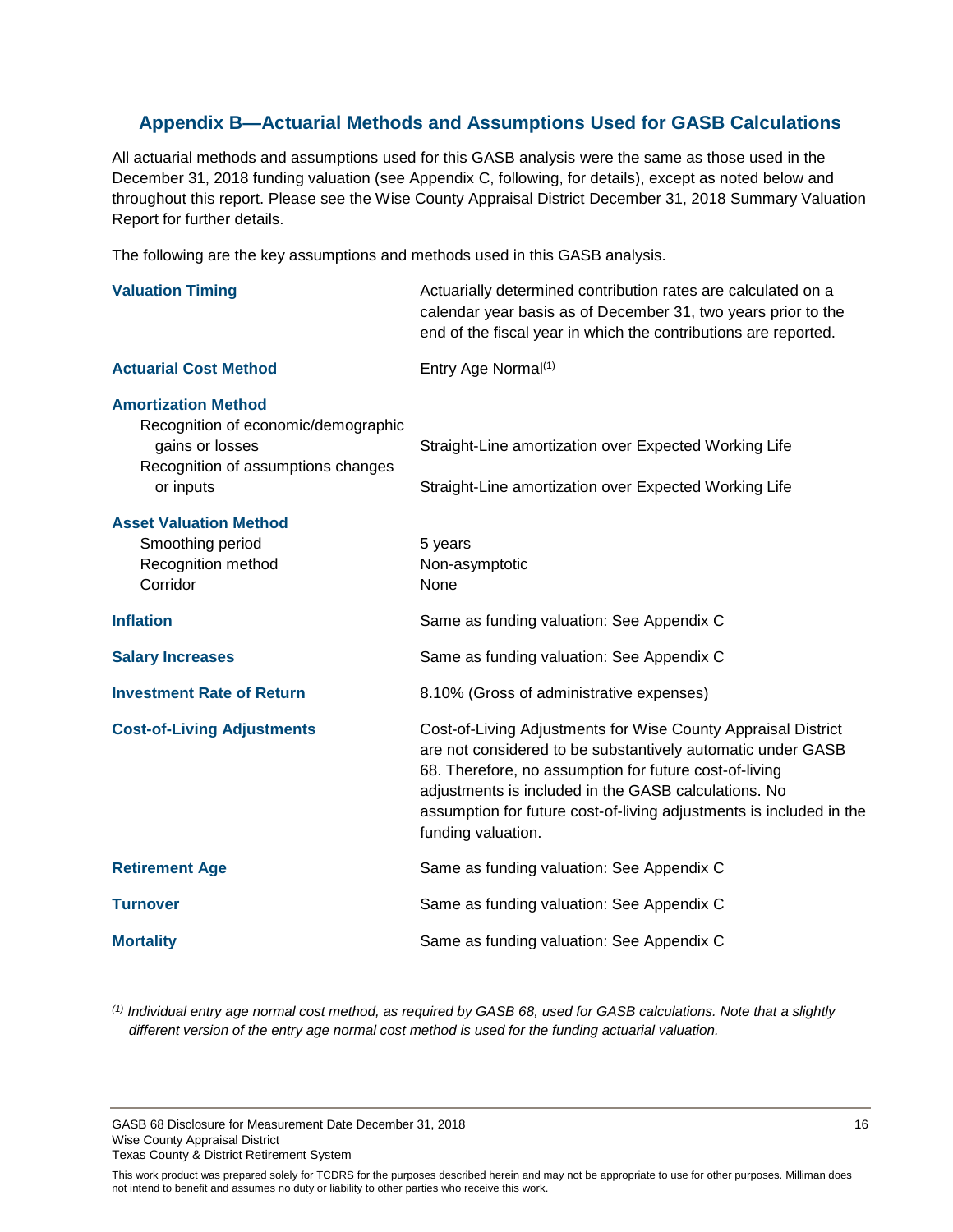# <span id="page-18-0"></span>**Appendix C—Actuarial Methods and Assumptions Used for Funding Valuation**

Except where indicated in the section of this GASB 68 report entitled "Actuarial Methods and Assumptions Used for GASB Calculations", the assumptions used in this analysis for the December 31, 2018 financial reporting metrics are the same as those used in the December 31, 2018 actuarial valuation analysis for Wise County Appraisal District.

The following is a description of the assumptions used in the December 31, 2018 actuarial valuation analysis for Wise County Appraisal District. This information may also be found in the Wise County Appraisal District December 31, 2018 Summary Valuation Report.

#### **Economic Assumptions**

#### **TCDRS system-wide economic assumptions:**

| Real rate of return         | 5.25%    |
|-----------------------------|----------|
| Inflation                   | 2.75%    |
| Long-term investment return | $8.00\%$ |

The assumed long-term investment return of 8% is net after investment and administrative expenses. It is assumed returns will equal the nominal annual rate of 8% for calculating the actuarial accrued liability and the normal cost contribution rate for the retirement plan of each participating employer.

The annual salary increase rates assumed for individual members vary by length of service and by entry-age group. The annual rates consist of a general wage inflation component of 3.25% (made up of 2.75% inflation and 0.5% productivity increase assumptions) and a merit, promotion and longevity component that on average approximates 1.6% per year for a career employee. (See Table 1 for Merit Salary Increases.)

#### **Employer-specific economic assumptions:**

| Growth in membership                    | 0.00% |
|-----------------------------------------|-------|
| Payroll growth for funding calculations | 3.25% |

The payroll growth assumption is for the aggregate covered payroll of an employer.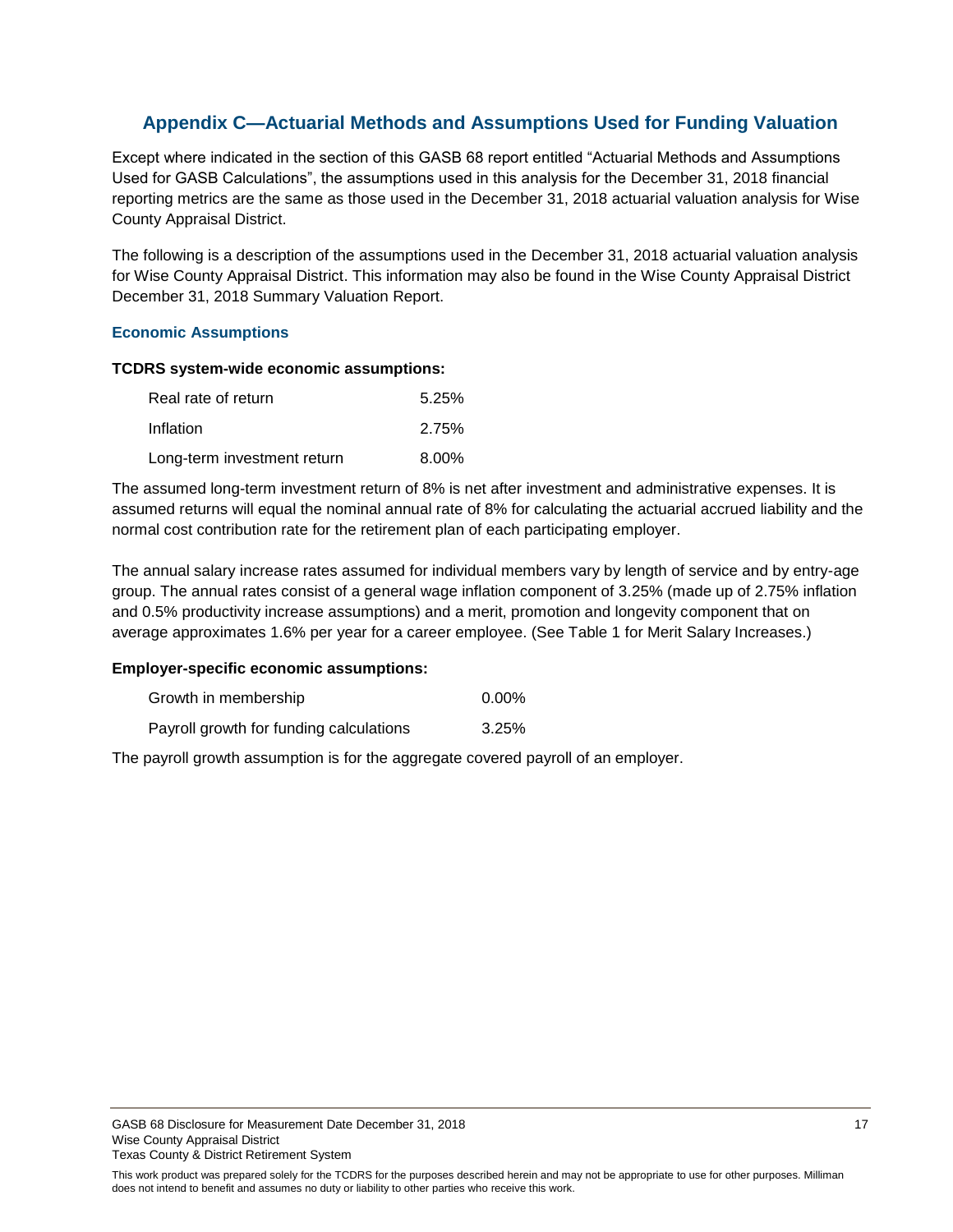## **Table 1 Merit Salary Increases\***

|                            |           | <b>Entry Age</b>  |                   |              |
|----------------------------|-----------|-------------------|-------------------|--------------|
| Years of<br><b>Service</b> | Before 30 | <b>Ages 30-39</b> | <b>Ages 40-49</b> | 50 and later |
| 0                          | 5.00%     | 4.50%             | 4.00%             | 3.50%        |
| 1                          | 4.25      | 3.75              | 3.25              | 2.75         |
| 2                          | 3.85      | 3.35              | 2.85              | 2.35         |
| 3                          | 3.50      | 3.00              | 2.50              | 2.00         |
| 4                          | 3.15      | 2.65              | 2.25              | 1.85         |
| 5                          | 2.90      | 2.55              | 2.15              | 1.70         |
| 6                          | 2.65      | 2.30              | 1.95              | 1.55         |
| 7                          | 2.45      | 2.10              | 1.75              | 1.40         |
| 8                          | 2.30      | 1.95              | 1.60              | 1.25         |
| 9                          | 2.15      | 1.80              | 1.45              | 1.10         |
| 10                         | 2.00      | 1.70              | 1.40              | 1.05         |
| 11                         | 1.90      | 1.60              | 1.25              | 1.00         |
| 12                         | 1.80      | 1.50              | 1.15              | 0.95         |
| 13                         | 1.70      | 1.40              | 1.05              | 0.90         |
| 14                         | 1.60      | 1.30              | 0.95              | 0.85         |
| 15                         | 1.50      | 1.23              | 0.90              | 0.80         |
| 16                         | 1.40      | 1.15              | 0.85              | 0.75         |
| 17                         | 1.30      | 1.05              | 0.80              | 0.70         |
| 18                         | 1.23      | 0.97              | 0.75              | 0.65         |
| 19                         | 1.15      | 0.90              | 0.70              | 0.60         |
| 20                         | 1.10      | 0.85              | 0.65              | 0.55         |
| 21                         | 1.05      | 0.80              | 0.60              | 0.50         |
| 22                         | 1.00      | 0.75              | 0.55              | 0.50         |
| 23                         | 0.95      | 0.70              | 0.50              | 0.50         |
| 24                         | 0.90      | 0.65              | 0.50              | 0.50         |
| 25                         | 0.85      | 0.60              | 0.50              | 0.50         |
| 26                         | 0.80      | 0.60              | 0.50              | 0.50         |
| 27                         | 0.75      | 0.60              | 0.50              | 0.50         |
| 28                         | 0.70      | 0.60              | 0.50              | 0.50         |
| 29                         | 0.65      | 0.60              | 0.50              | 0.50         |
| 30 & Up                    | 0.60      | 0.60              | 0.50              | 0.50         |

*\* These rates do not include the wage inflation rate of 3.25% per year. For example, a member who entered the system at age 20 and is in the first year of service is assumed to receive an 8.41% total annual increase in his salary. The 8.41% is a combination of the 5.00% merit increase and the 3.25% wage inflation. Note that the two components are compounded, so it is a slightly different result than just adding the two percentages.*

GASB 68 Disclosure for Measurement Date December 31, 2018 18 Wise County Appraisal District Texas County & District Retirement System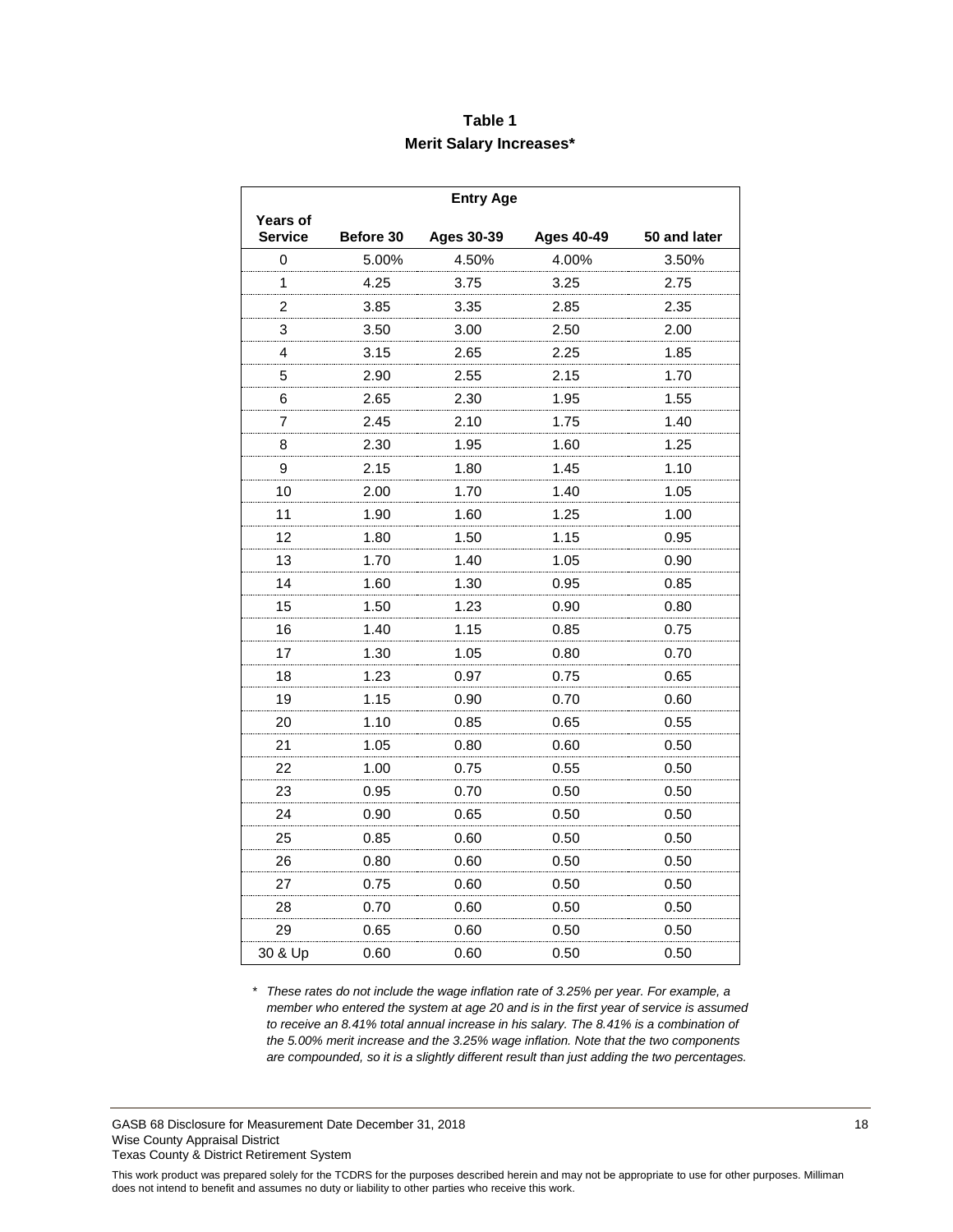#### **Demographic Assumptions**

#### **TCDRS system-wide demographic assumptions:**

**Replacement of Terminated Members** — New employees are assumed to replace any terminated members and have similar entry ages.

**Disability** — The rates of disability used in this valuation are illustrated in Table 2. Members who become disabled are eligible to commence benefit payments regardless of age. Rates of disability are in a custom table based on TCDRS experience.

|              | <b>Work Related</b>    | <b>All Other Causes</b> |            | <b>Work Related</b>    |
|--------------|------------------------|-------------------------|------------|------------------------|
| Age          | <b>Male and Female</b> | <b>Male and Female</b>  | Age        | <b>Male and Female</b> |
| less than 25 | 0.000%                 | 0.000%                  | 43         | 0.004%                 |
| 25           | 0.000                  | 0.000                   | 44         | 0.004                  |
| 26           | 0.000                  | 0.000                   | 45         | 0.004                  |
| 27           | 0.000                  | 0.000                   | 46         | 0.005                  |
| 28           | 0.000                  | 0.008                   | 47         | 0.006                  |
| 29           | 0.000                  | 0.008                   | 48         | 0.007                  |
| 30           | 0.000                  | 0.009                   | 49         | 0.009                  |
| 31           | 0.000                  | 0.010                   | 50         | 0.010                  |
| 32           | 0.000                  | 0.010                   | 51         | 0.012                  |
| 33           | 0.000                  | 0.011                   | 52         | 0.013                  |
| 34           | 0.000                  | 0.014                   | 53         | 0.015                  |
| 35           | 0.001                  | 0.018                   | 54         | 0.018                  |
| 36           | 0.001                  | 0.022                   | 55         | 0.018                  |
| 37           | 0.002                  | 0.028                   | 56         | 0.018                  |
| 38           | 0.002                  | 0.033                   | 57         | 0.018                  |
| 39           | 0.002                  | 0.038                   | 58         | 0.018                  |
| 40           | 0.002                  | 0.042                   | 59         | 0.018                  |
| 41           | 0.003                  | 0.047                   | 60 & Above | 0.018                  |
| 42           | 0.003                  | 0.053                   |            |                        |

#### **Table 2 Annual Rates of Disability\***

*\* The probability of disablement from all other causes is applicable for members who are vested but not eligible for service retirement. Before a member is vested, only the work related disability provisions are applicable.*

#### **Mortality**

| Depositing members                                            | 90% of the RP-2014 Active Employee Mortality Table for males and 90% of the RP-2014<br>Active Employee Mortality Table for females, projected with 110% of the MP-2014 Ultimate<br>scale after 2014.             |
|---------------------------------------------------------------|------------------------------------------------------------------------------------------------------------------------------------------------------------------------------------------------------------------|
| Service retirees, beneficiaries and<br>non-depositing members | 130% of the RP-2014 Healthy Annuitant Mortality Table for males and 110% of the RP-2014<br>Healthy Annuitant Mortality Table for females, both projected with 110% of the MP-2014<br>Ultimate scale after 2014.  |
| Disabled retirees                                             | 130% of the RP-2014 Disabled Annuitant Mortality Table for males and 115% of the RP-2014<br>Disabled Annuitant Mortality Table for females, both projected with 110% of the MP-2014<br>Ultimate scale after 2014 |

GASB 68 Disclosure for Measurement Date December 31, 2018 19 Wise County Appraisal District Texas County & District Retirement System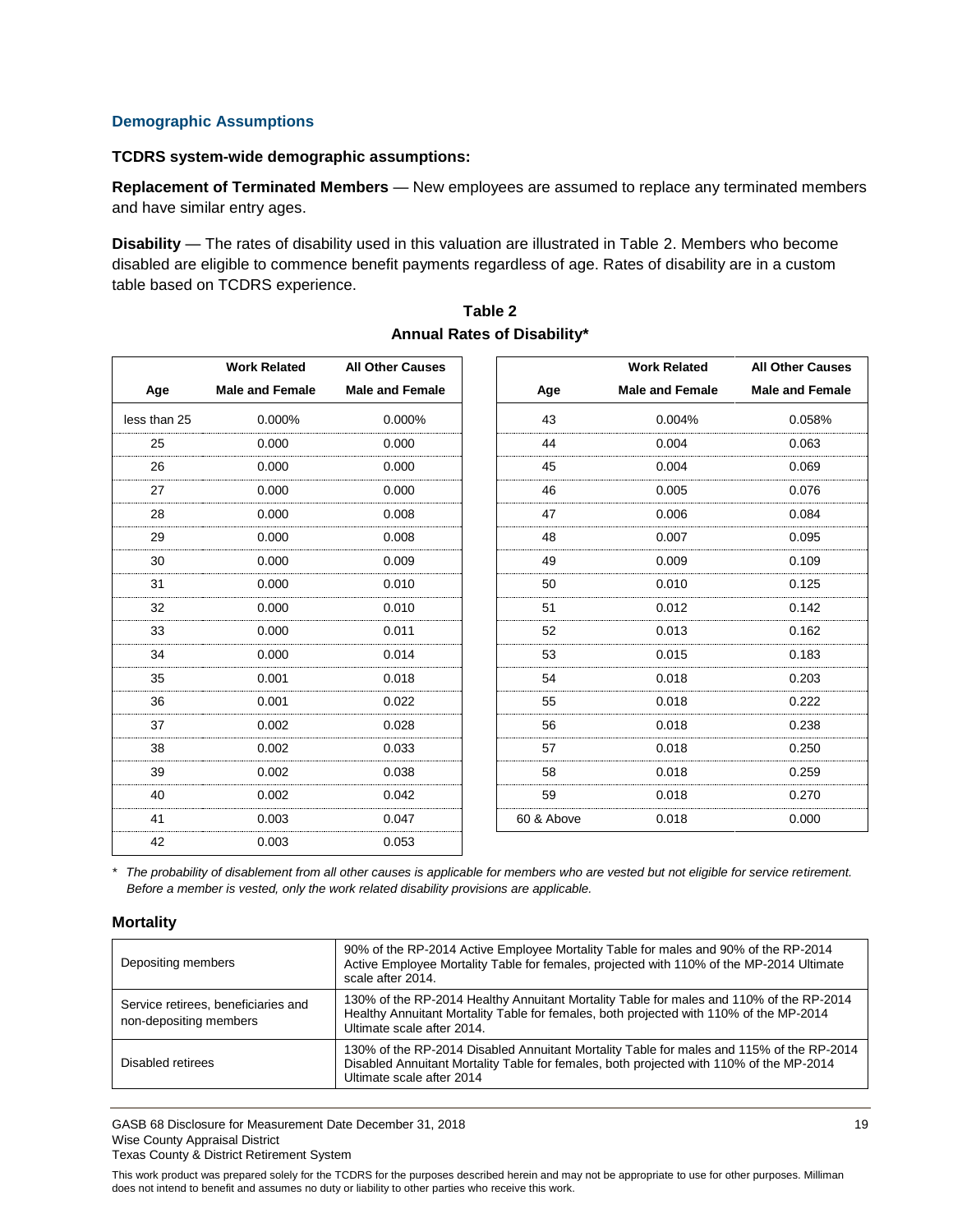**Family Composition** — For current retirees, beneficiary information is supplied by TCDRS. For purposes of calculating the Survivor Benefit for current depositing and non-depositing members, male members are assumed to have a female beneficiary who is three years younger. Female members are assumed to have a male beneficiary who is three years older.

**Service Retirement** — Members eligible for service retirement are assumed to retire at the rates shown in Table 3.

| Age   | Male | Female | Age    | Male  | Female |
|-------|------|--------|--------|-------|--------|
| 40-44 | 4.5% | 4.5%   | 62     | 20.0% | 20.0%  |
| 45-40 | 9.0  | 9.0    | 63     | 15.0  | 15.0   |
| 50    | 10.0 | 10.0   | 64     | 15.0  | 15.0   |
| 51    | 9.0  | 9.0    | 65     | 25.0  | 25.0   |
| 52    | 9.0  | 9.0    | 66     | 25.0  | 25.0   |
| 53    | 9.0  | 9.0    | 67     | 22.0  | 22.0   |
| 54    | 10.0 | 10.0   | 68     | 20.0  | 20.0   |
| 55    | 10.0 | 10.0   | 69     | 20.0  | 20.0   |
| 56    | 10.0 | 10.0   | 70     | 22.0  | 22.0   |
| 57    | 10.0 | 10.0   | 71     | 22.0  | 22.0   |
| 58    | 12.0 | 12.0   | 72     | 22.0  | 22.0   |
| 59    | 12.0 | 12.0   | 73     | 22.0  | 22.0   |
| 60    | 12.0 | 12.0   | $74**$ | 22.0  | 22.0   |
| 61    | 12.0 | 12.0   |        |       |        |

| Table 3 |  |  |  |                                            |
|---------|--|--|--|--------------------------------------------|
|         |  |  |  | <b>Annual Rates of Service Retirement*</b> |

*\* Deferred members are assumed to retire (100% probability) at the later of: a) age 60*

 *b) earliest retirement eligibility.*

*\*\* For all eligible members ages 75 and later, retirement is assumed to occur immediately.*

#### **Employer-specific demographic assumptions:**

**Other Terminations of Employment** — The rate of assumed future termination from active participation in the plan for reasons other than death, disability or retirement are illustrated in Table 4. The rates vary by length of service, entry-age group (age at hire) and gender. No termination after eligibility for retirement is assumed.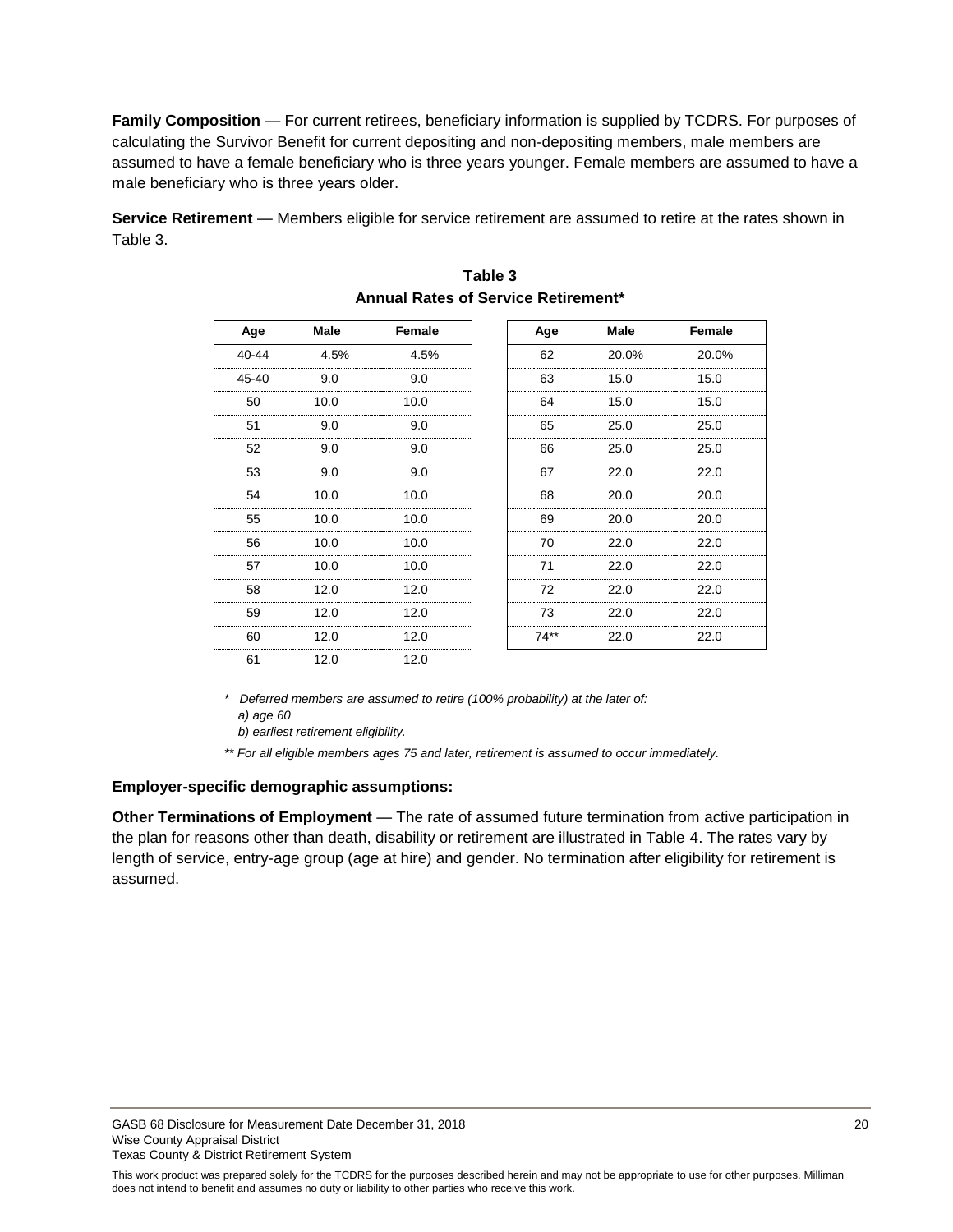| Years of                  |             | Entry Age 20 |       | Entry Age 30 |             | <b>Entry Age 40</b> |         | Entry Age 50 |
|---------------------------|-------------|--------------|-------|--------------|-------------|---------------------|---------|--------------|
| <b>Service</b>            | <b>Male</b> | Female       | Male  | Female       | <b>Male</b> | Female              | Male    | Female       |
| 0                         | 26.7%       | 29.0%        | 22.2% | 24.2%        | 19.0%       | 20.5%               | 17.8%   | 19.3%        |
| $\mathbf{1}$              | 18.2        | 19.8         | 15.4  | 16.6         | 13.0        | 14.2                | 12.3    | 13.3         |
| $\boldsymbol{2}$          | 13.6        | 14.7         | 11.5  | 12.5         | 9.8         | 10.6                | 9.2     | 10.0         |
| $\ensuremath{\mathsf{3}}$ | 10.8        | 11.7         | 9.2   | 10.0         | 7.8         | 8.5                 | 7.4     | 8.0          |
| $\overline{4}$            | 8.9         | 9.7          | 7.7   | 8.3          | 6.6         | 7.0                 | 6.2     | 6.6          |
| 5                         | 7.9         | 8.6          | 6.9   | 7.5          | 5.8         | 6.4                 | 5.5     | 6.0          |
| 6                         | $7.0\,$     | 7.6          | 6.2   | 6.6          | 5.2         | 5.7                 | 4.9     | 5.4          |
| $\overline{7}$            | 6.2         | 6.8          | 5.5   | 6.0          | 4.7         | 5.1                 | 4.4     | 4.8          |
| 8                         | 5.2         | 5.6          | 4.6   | 5.0          | 3.9         | 4.2                 | 3.7     | 4.0          |
| 9                         | 5.0         | 5.4          | 4.5   | 4.8          | 3.8         | 4.1                 | 3.6     | 3.8          |
| 10                        | 4.4         | 4.7          | 4.0   | 4.3          | 3.4         | 3.7                 | 3.2     | 3.4          |
| 11                        | 3.8         | 4.2          | 3.5   | 3.8          | 3.0         | 3.3                 | 2.8     | 3.0          |
| 12                        | 3.5         | 3.8          | 3.2   | 3.5          | 2.7         | 3.0                 | 2.6     | 2.8          |
| 13                        | 3.1         | 3.4          | 2.9   | 3.2          | 2.5         | 2.7                 | 2.3     | 2.6          |
| 14                        | 2.8         | 3.0          | 2.6   | 2.8          | 2.2         | 2.4                 | 2.1     | 2.2          |
| 15                        | 2.4         | 2.6          | 2.3   | 2.5          | 1.9         | 2.2                 | 1.8     | 2.0          |
| 16                        | 2.1         | 2.2          | 2.0   | 2.2          | 1.7         | 1.8                 | 1.6     | 1.8          |
| 17                        | 1.8         | 2.0          | 1.8   | 1.9          | 1.5         | 1.6                 | 1.4     | 1.5          |
| 18                        | 1.6         | 1.7          | 1.5   | 1.7          | 1.3         | 1.4                 | 1.2     | 1.4          |
| 19                        | 1.4         | 1.5          | 1.4   | 1.5          | 1.2         | 1.3                 | 1.1     | 1.2          |
| 20                        | 1.3         | 1.4          | 1.3   | 1.4          | 1.1         | $1.2$               | 1.0     | 1.1          |
| 21                        | 1.1         | 1.3          | 1.1   | 1.3          | 1.0         | 1.1                 | 1.0     | 1.0          |
| 22                        | 1.0         | $1.2$        | 1.0   | $1.2$        | 0.9         | 1.0                 | 0.9     | 1.0          |
| 23                        | 1.0         | 1.1          | 1.0   | 1.1          | 0.8         | 0.9                 | 0.8     | 0.9          |
| 24                        | 0.9         | 1.0          | 0.9   | 1.0          | 0.8         | 0.9                 | 0.8     | 0.8          |
| 25                        | 0.9         | 1.0          | 0.9   | 1.0          | 0.7         | 0.8                 | 0.7     | 0.8          |
| 26                        | 0.9         | 0.9          | 0.9   | 0.9          | 0.7         | 0.8                 | 0.7     | 0.7          |
| 27                        | 0.8         | 0.8          | 0.8   | 0.8          | 0.6         | 0.7                 | 0.6     | 0.6          |
| 28                        | 0.8         | 0.7          | 0.8   | 0.7          | 0.6         | 0.7                 | 0.6     | 0.6          |
| 29                        | 0.7         | 0.6          | 0.7   | 0.6          | 0.5         | 0.6                 | 0.5     | 0.5          |
| 30 &<br>Later             | 0.0         | 0.0          | 0.0   | 0.0          | 0.0         | 0.0                 | $0.0\,$ | 0.0          |

**Table 4 Annual Rates of Termination**

GASB 68 Disclosure for Measurement Date December 31, 2018 21 21 Wise County Appraisal District Texas County & District Retirement System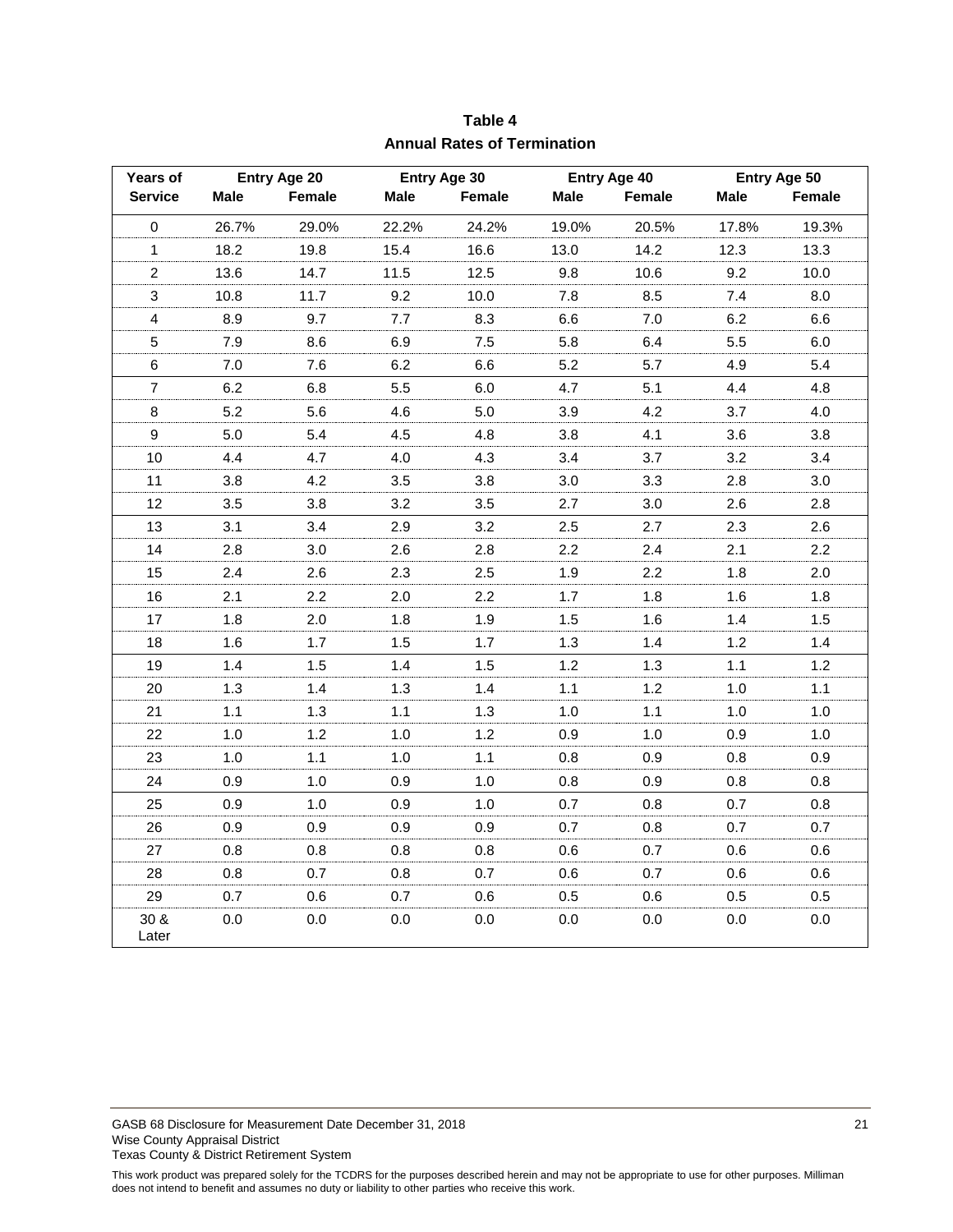**Withdrawals** — Members who terminate may either elect to leave their account with TCDRS or withdraw their funds. The probability that a member elects a withdrawal varies by length of service and vesting schedule. Rates applied to your plan are shown in Table 5. For non-depositing members who are not vested, 100% are assumed to elect a withdrawal.

| Years of<br><b>Service</b> | Probability | Years of<br><b>Service</b> | Probability |
|----------------------------|-------------|----------------------------|-------------|
| 0                          | 100%        | 15                         | 40          |
| 1                          | 100         | 16                         | 38          |
| $\overline{2}$             | 100         | 17                         | 36          |
| 3                          | 100         | 18                         | 33          |
| 4                          | 100         | 19                         | 30          |
| 5                          | 100         | 20                         | 28          |
| 6                          | 100         | 21                         | 26          |
| $\overline{7}$             | 100         | 22                         | 24          |
| 8                          | 100         | 23                         | 22          |
| 9                          | 100         | 24                         | 20          |
| 10                         | 45          | 25                         | 18          |
| 11                         | 44          | 26                         | 16          |
| 12                         | 43          | 27                         | 14          |
| 13                         | 42          | 28                         | 12          |
| 14                         | 41          | $29*$                      | 10          |

### **Table 5 Probability of Withdrawal**

*\* Members with more than 29 years of service are not assumed to refund.*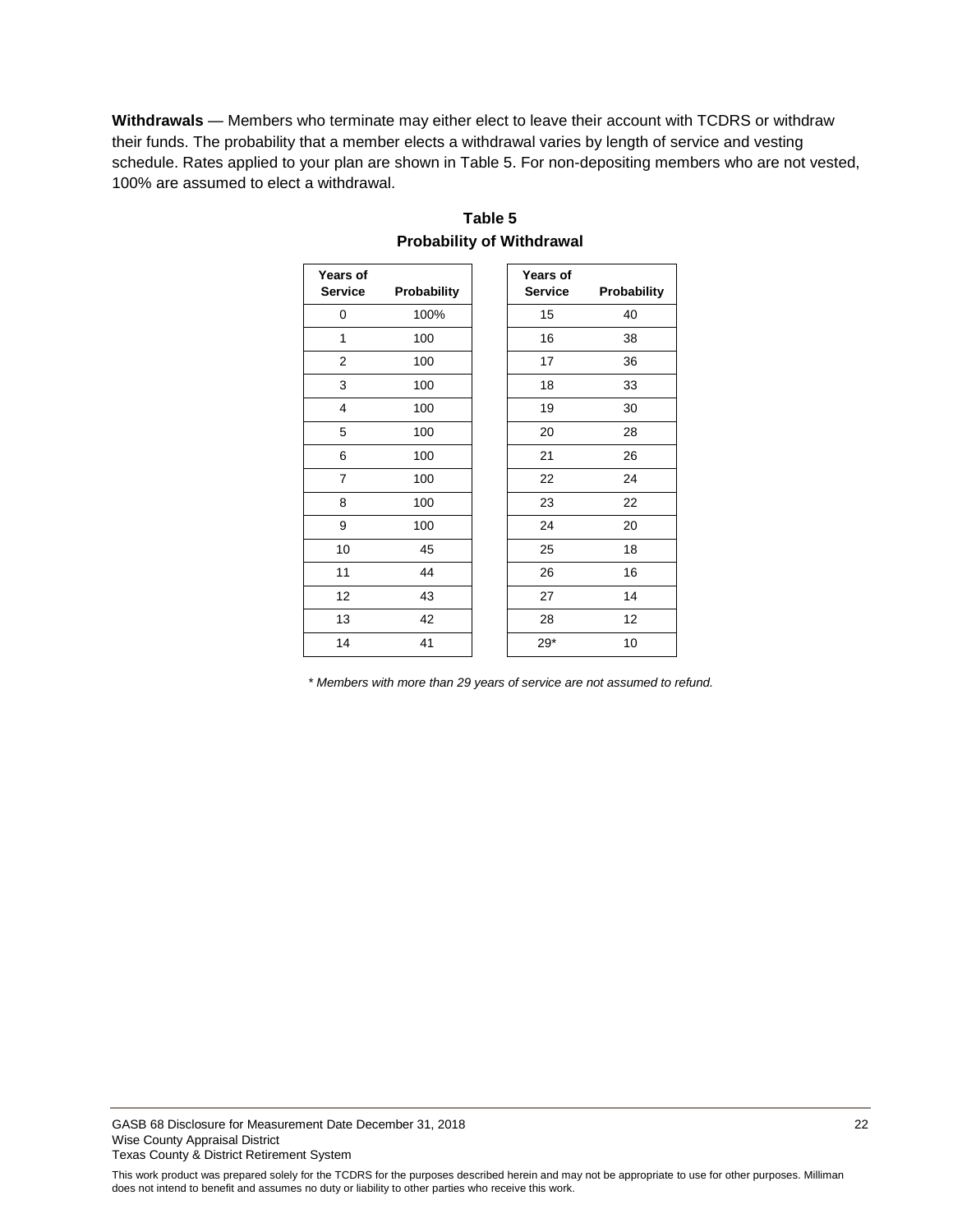### **Appendix D—Contributions Made Subsequent to Measurement Date**

<span id="page-24-0"></span>GASB Statement No. 71 ("GASB 71"), *Pension Transition for Contributions Made Subsequent to the Measurement Date – an Amendment of GASB Statement No. 68*, requires employer contributions made between the measurement date, which is the date used to determine an employer's net pension liability ("NPL"), and the employer's fiscal year end be reported as a deferred outflow of resources ("DOoR"). The statement "requires a beginning deferred outflow of resources for its pension contributions, if any, made subsequent to the measurement date of the beginning net pension liability."

For GASB valuation purposes, TCDRS' consulting actuary will compute each participating employer's NPL as of Dec. 31 of each year. Employers will need to account for pension contributions (employer; not employee contributions or group term life premiums) made between the measurement date and the employer's fiscal year end as a DOoR. These contributions will not be reported to you as part of this GASB report; employers can access their monthly employer activity statements, which display employer contributions to the retirement plan via the TCDRS Employer Portal.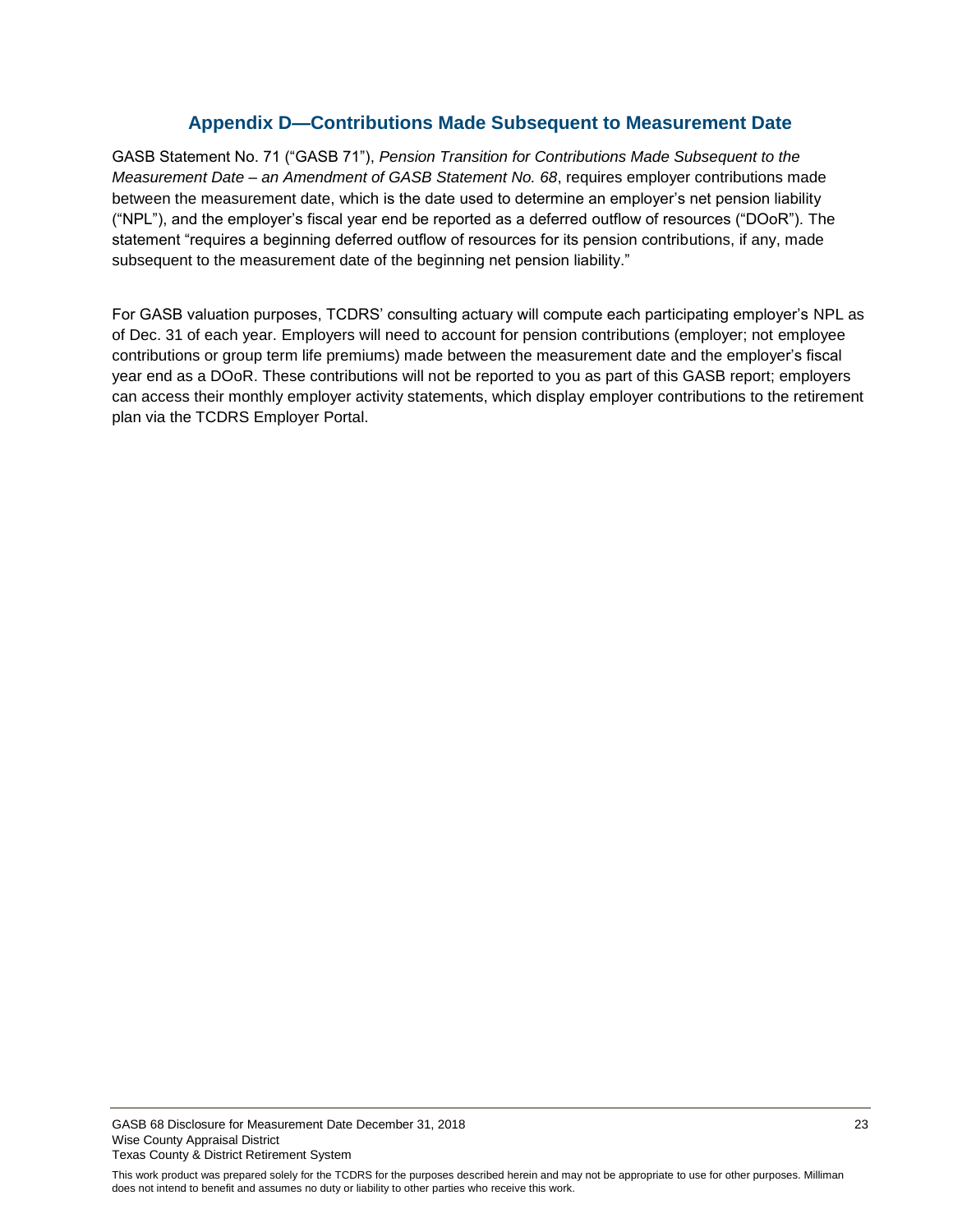# <span id="page-25-0"></span>**Appendix E—Summary of TCDRS Funding Policy**

# **Texas County & District Retirement System Funding Policy**

# **In Effect for the Dec. 31, 2018 Actuarial Valuation**

#### **Introduction**

The funding policy governs how the Texas County & District Retirement System (TCDRS) determines the employer contributions required to ensure that benefits provided to TCDRS members are funded in a reasonable and equitable manner. The goals of TCDRS' funding policy are to fully fund benefits over the course of employees' careers to ensure intergenerational equity, and to balance rate and benefit stability with the need for the plan funding to be reflective of current plan conditions.

This policy documents the current funding policies in effect for the Dec. 31, 2018 actuarial valuation as established by state law, administrative rule and action by the TCDRS Board of Trustees (the board). The policy serves as a comprehensive funding overview and complies with the GASB reporting requirements for an agent multiple-employer plan.

#### **TCDRS funding overview**

TCDRS is a model for responsible, disciplined funding. TCDRS does not receive any state funding. As an agent, multiple-employer plan, each participating employer in the system funds its plan independently. A combination of three elements funds each employer's plan: employee deposits, employer contributions and investment income.

- The deposit rate for employees is 4%, 5%, 6% or 7% of compensation, as adopted by the employer's governing body.
- Participating employers are required to contribute at actuarially determined rates to ensure adequate funding for each employer's plan. Employer contribution rates are determined annually and approved by the TCDRS Board of Trustees.
- Investment income funds a large part of the benefits employees earn.

Pursuant to state law, employers participating in the system must pay 100% of their actuarially determined required contributions on an annual basis.

Each employer has the opportunity to make additional contributions in excess of its annual required contribution rate either by adopting an elected rate that is higher than the required rate or by making additional contributions on an ad hoc basis. Employers may make additional contributions to pay down their liabilities faster, pre-fund benefit enhancements and/or buffer against future adverse experience.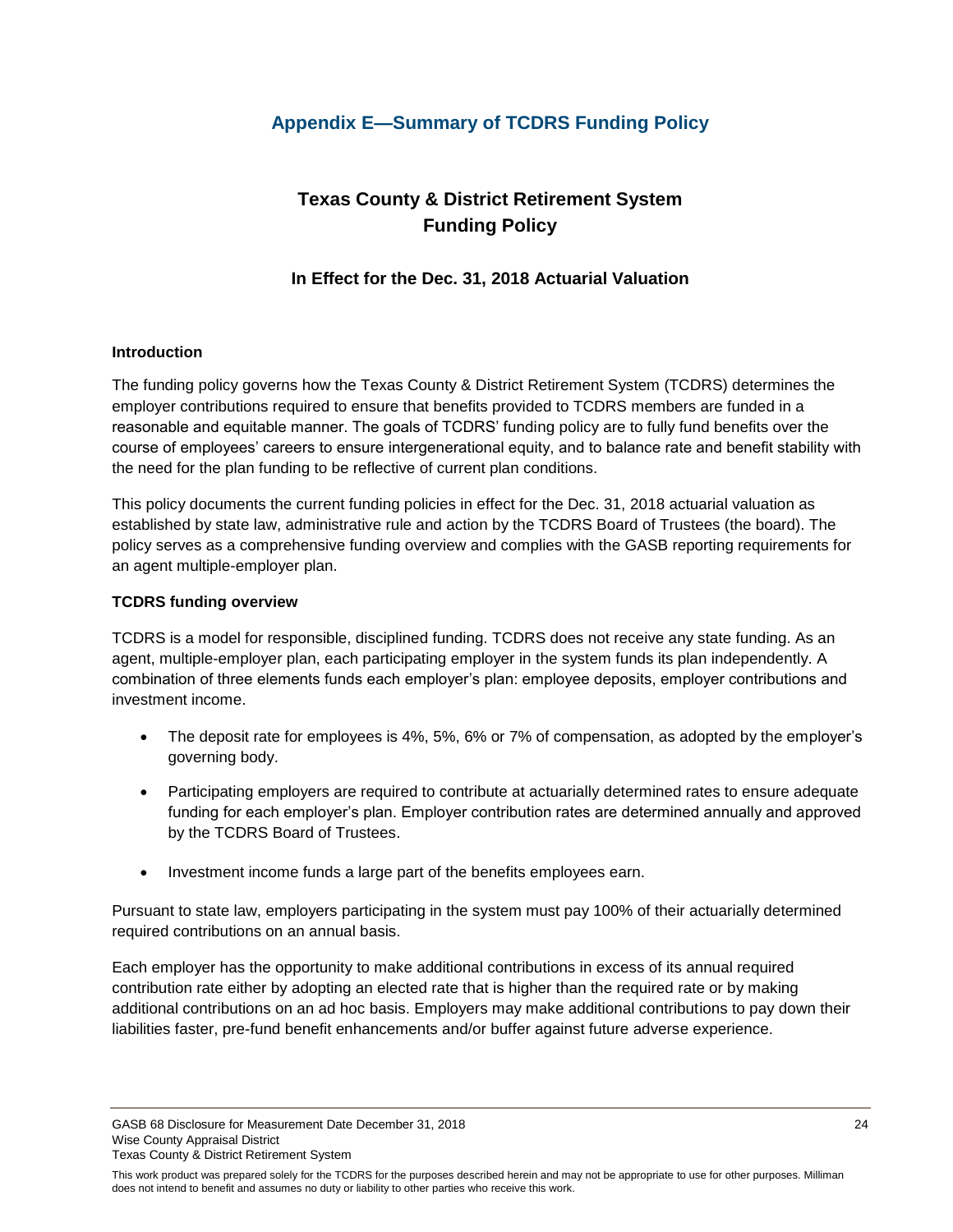In addition, employers annually review their plans and may adjust benefits and costs based on their local needs and budgets. Although accrued benefits may not be reduced, employers may reduce future benefit accruals and immediately reduce costs.

#### **Methodology for determining employer contribution rates**

The board hires independent outside consulting actuaries to conduct an annual valuation to measure the funding status and to determine the required employer contribution rate for each employer plan. In order to calculate the employer contribution rate, the actuary does the following:

- Studies each employer's adopted plan of benefits and the profile of its plan participants, and uses assumptions established by the board to estimate future benefit payments.
- Discounts the estimate of future benefit payments to the present based on the long-term rate of investment return to determine the present value of future benefits.
- Compares the present value of future benefits with the plan's assets to determine the difference that needs to be funded based on the funding policy.

The valuation of each employer plan is based on the system funding policy and the assets, benefits and participant profile of each participating employer plan. The four key components in the determination of employer contribution rates are: the actuarial cost method, amortization policy, the asset valuation method and the actuarial assumptions.

#### *Actuarial cost method*

TCDRS has adopted the replacement life entry age cost method, a conservative cost method and an industry standard. The goal of this cost method is to fund benefits in an orderly manner for each participant over his or her career so that sufficient funds are accumulated by the time benefit payments begin. Under this approach, benefits are funded in advance as a level percentage of pay. This portion of the contribution rate is called the normal cost rate and generally remains stable from year to year.

#### *Amortization policy*

The portion of the contribution rate that funds any remaining unfunded amounts for benefits that are not covered by the normal cost is called the unfunded actuarial accrued liability (UAAL) rate. UAAL amounts occur when benefit enhancements are adopted that have not been funded in advance, or when actual investment or demographic experience varies from the actuarial assumptions (actuarial gains and losses). UAAL amounts are amortized on a level-percentage-of-covered-payroll basis over a closed period with a layered approach. The closed periods ensure all unfunded liabilities are financed over no more than 20 years from the time they occur. Each year new layers are established to amortize changes in the UAAL due to actuarial gains or losses, as well as any plan benefit changes elected by an employer for that year.

Benefit enhancements are amortized over a 15-year closed period. All other changes in the UAAL are amortized over 20-year closed periods. These amortization periods are generally more conservative than those of most other public retirement plans and are stricter than the minimum amortization period required under state law.

GASB 68 Disclosure for Measurement Date December 31, 2018 25 Wise County Appraisal District Texas County & District Retirement System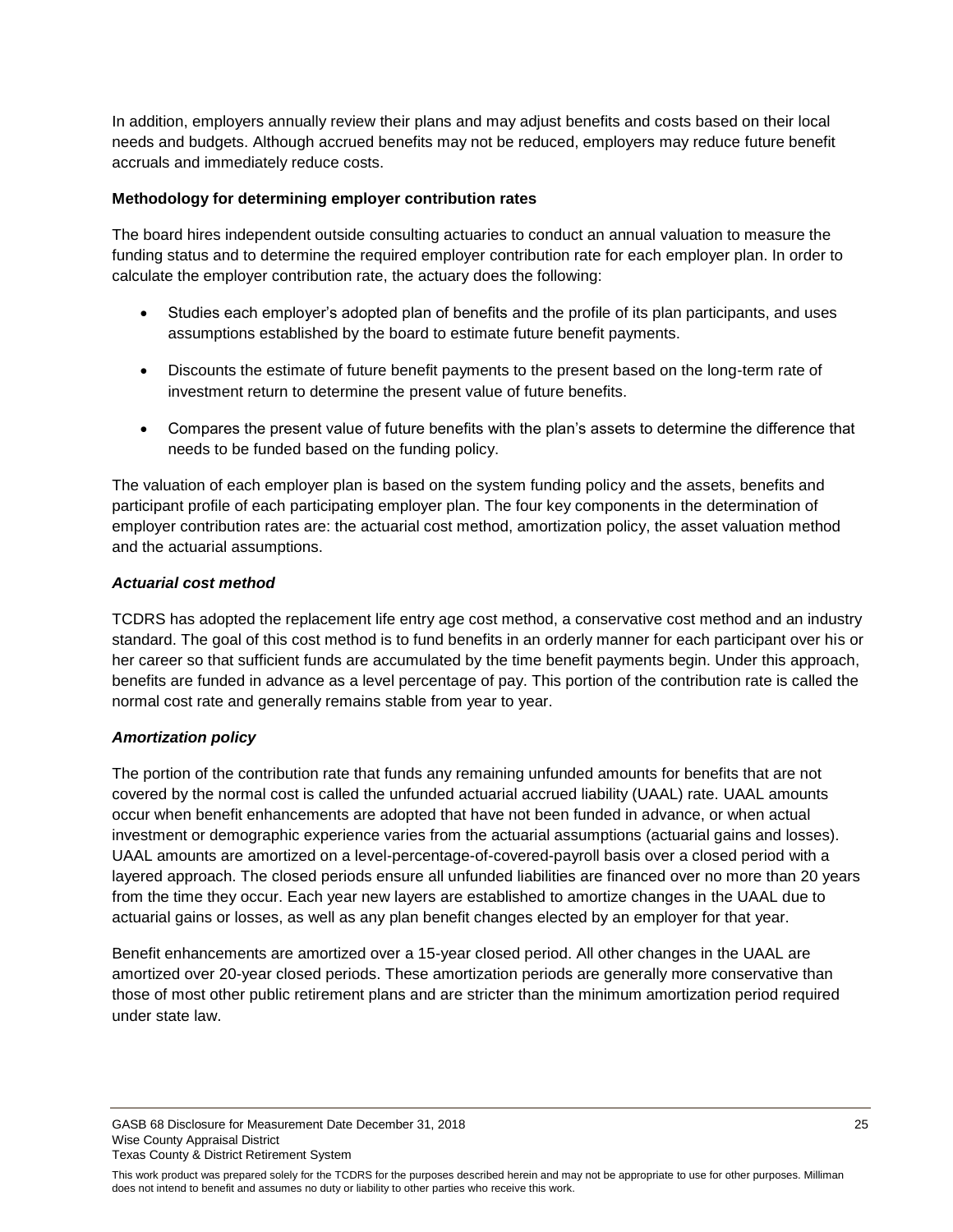For newly participating districts that have five or fewer employees who are all within five years of retirement eligibility, any initial UAAL and any subsequent adoption of prior service credits are amortized over a five-year closed amortization period. This ensures that benefits are appropriately funded over the current generation of employees.

Notwithstanding the layered approach, the total UAAL payment may not be less than the required payment obtained by amortizing the entire UAAL over a 20-year period.

If a plan is overfunded, the overfunded actuarial accrued liability (OAAL) is calculated annually using a 30 year open amortization period.

#### *Asset valuation method*

When determining the actuarial value of assets used for measuring a plan's funded status, TCDRS smooths each year's actuarial investment gains and losses and recognizes them over a five-year period to better reflect the system's long-term investment horizons and to keep employer contribution rates more stable. As actuarial asset investment gains and losses are recognized, they become part of the actuarial gains and losses for the year and are funded according to the amortization policy. The five-year period helps stabilize employer rates while still ensuring that rates are reflective of current market conditions.

In addition, the board has the ability to set aside reserves from investment earnings that are used to help offset future negative economic cycles. These reserves are held separately and are not counted as part of a participating employer's plan assets until they are passed through to employers when determined necessary by the board. Reserves help maintain rate stability for employers. In addition, reserves ensure that employers do not adopt benefit increases based on a temporarily lower plan cost at a high point in a market cycle and, conversely, are not as pressured to immediately reduce benefit levels during a low point in a market cycle.

#### *Actuarial assumptions*

Demographic and economic assumptions are used to estimate employer liabilities and to determine the amount of funding required from employer contributions as opposed to investment earnings. These assumptions reflect a long-term perspective of 30 years or more. Examples of key economic assumptions include long-term investment return, long-term inflation and annual payroll increase.

Demographic assumptions are the actuary's best estimate of what will happen to TCDRS members and retirees. Examples of demographic assumptions are employment termination rates, retirement rates and retiree mortality rates. A complete listing of all actuarial assumptions can be found in the annual system-wide valuation report.

#### **Oversight**

The board has established review policies to ensure that actuarial assumptions are appropriate and that the methodology for determining employer contribution rates is being correctly applied.

#### *Review of actuarial assumptions*

TCDRS' actuarial assumptions are periodically reviewed and revised as deemed necessary to reflect best estimates of future experience. Every four years, the TCDRS consulting actuary conducts an investigation of experience. TCDRS assumptions are compared to plan experience and future expectations, and changes to the assumptions are recommended as needed. The board adopts actuarial assumptions to be used in the valuation based on the results of this study.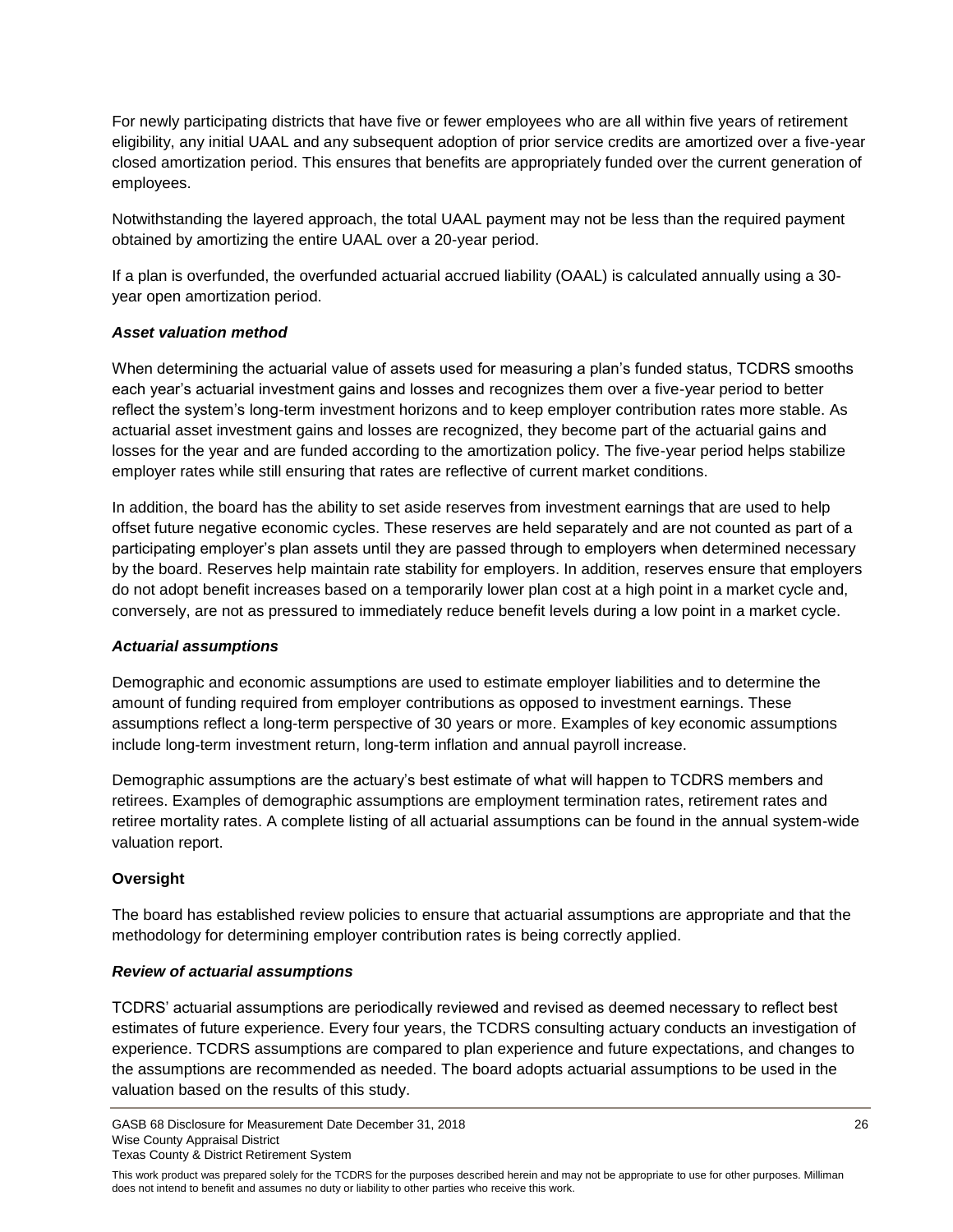An actuarial audit of every investigation of experience is required and must be performed by an independent auditing actuary to review the consulting actuary's analysis, conclusions and recommendations for accuracy, appropriateness and reasonableness. These audits alternate between a peer review and a full replication audit of the investigation of experience. In a peer review audit of the investigation, the reviewing actuary uses the raw results of the investigation for demographic assumptions as calculated by the consulting actuary to test the conclusions and recommendations. In addition, the reviewing actuary independently analyzes economic assumptions to test the results and recommendations of the consulting actuary. The reviewing actuary also examines the consulting actuary's methods and assumptions for reasonableness and internal consistency. In a full replication audit of the investigation, in addition to performing all of the steps of a peer review, the auditing actuary fully replicates the calculation of the investigation's raw results.

#### *Review of employer contribution rates*

In order to test accuracy and ensure that the actuarial methods and assumptions are being correctly applied, an audit of the valuation is required every four years. These audits are conducted by an independent reviewing actuary and alternate between a peer review and a full replication audit of the valuation. In the peer review audit of the valuation, the actuary uses a sample of participant data and TCDRS plans to test the results of the valuation. The reviewing actuary also examines the consulting actuary's methods and assumptions for reasonableness and internal consistency. In a full replication audit of the valuation, the auditing actuary performs all the steps of a peer review audit but instead of analyzing sample data and plans, the auditing actuary fully replicates the original actuarial valuation.

#### *Review and modification of funding policy*

The board will review this policy on a regular basis and may modify this policy at its discretion. Modifications to the policy may be submitted for consideration to the board by staff and/or outside consulting actuaries as circumstances warrant.